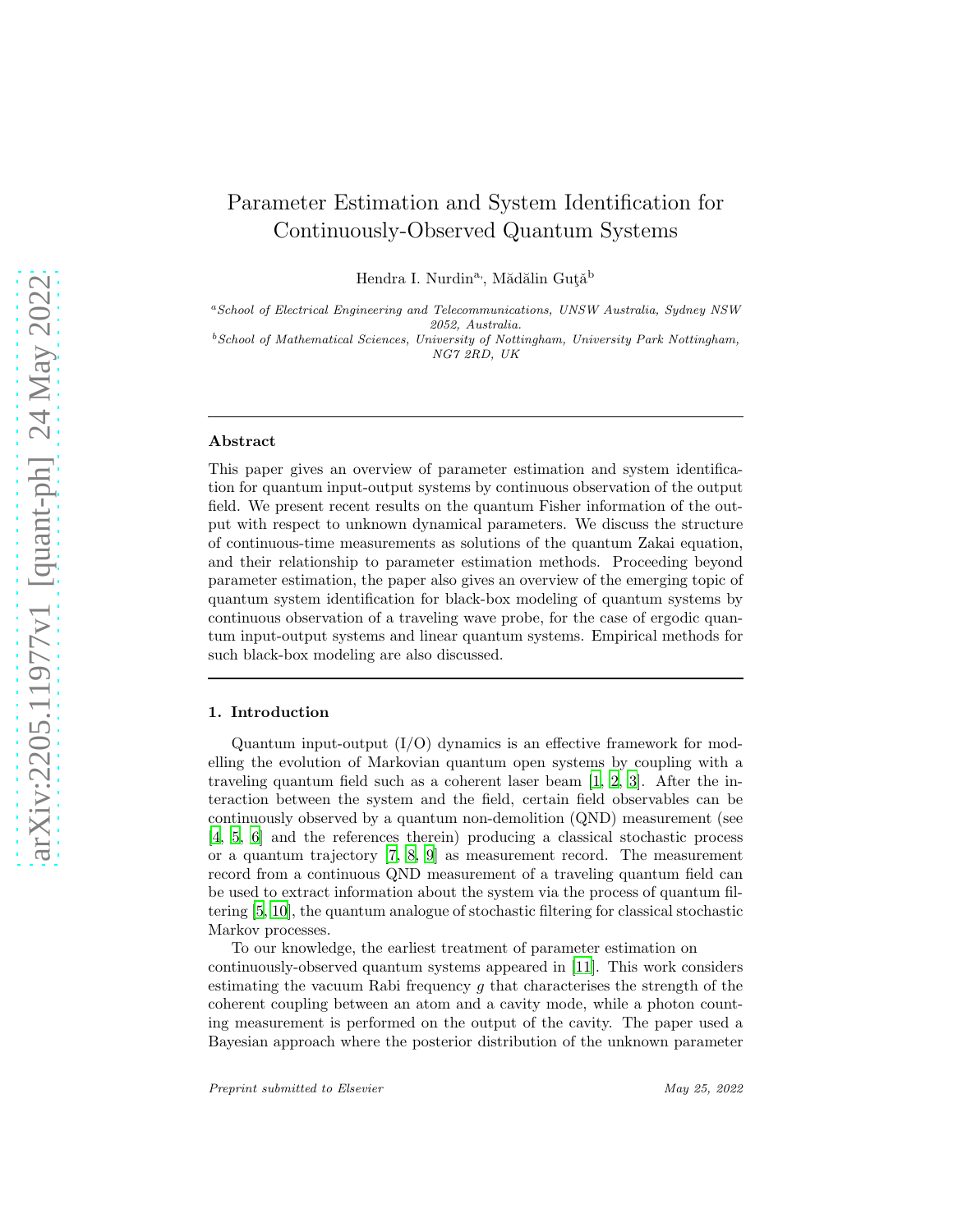was computed using the likelihood function of the observed quantum trajectory. Many other works have since addressed related problems of parameter estimation based on stochastic records obtained via probe measurements, see for instance [\[12,](#page-21-2) [13,](#page-21-3) [14,](#page-21-4) [15\]](#page-21-5) and the references therein.

A problem related to our setting is that of the estimation of a classical signal (which may be interpreted as a time-dependent parameter) coupled to a quantum I/O system [\[16](#page-21-6), [17,](#page-21-7) [18](#page-21-8), [13\]](#page-21-3). Reference [\[16](#page-21-6)] considers a classical signal that modulates the position of a quantum harmonic oscillator while this is continuously-observed by coupling it to a probe. In  $[17]$ , a quantum Cramér-Rao bound was derived for the estimation of a signal based on the continuousmeasurement of a quantum sensor. In the case of the estimation of a signal that modulates the position of a quantum harmonic oscillator in which all signals and noises involved are stationary, it was shown that the bound can be saturated by using a combination of coherent noise cancellation and time-symmetric quantum smoothing [\[18\]](#page-21-8) on the sensor output. In the present paper, the primary focus will be on continuously-observed systems with *fixed* unknown parameters and the estimation of those parameters, and we will not consider the estimation of a classical signal through a quantum sensor.

System identification is concerned with black-box modelling of an unknown dynamical system from externally observed input and output signals, without a priori knowledge of the system's internal structure. It is an important and well-established topic in the classical (non-quantum) setting [\[19\]](#page-21-9) and is closely related to the subject of time series modelling [\[20\]](#page-21-10). In system identification, one chooses a model to fit to the unknown system and then designs appropriate inputs aimed at maximising the information that can be gained from observing the system's output responses to these inputs. Based on the collected inputoutput data, the model parameters are estimated and the resulting model is tested through a model validation phase; further details can be found in section [5.](#page-12-0)

In the quantum setting, system identification for black-box closed Hamiltonian systems was proposed in [\[21\]](#page-21-11), based on repeated projective measurements to estimate the quantum expectations of certain system observables. These estimated expectation values are used as the data with which to fit a Hamiltonian to the unknown closed system. A similar approach has been pursued for open quantum systems, e.g., [\[22,](#page-21-12) [23\]](#page-21-13) and the references therein, using time traces of estimated quantum expectation values. On the other hand, quantum system identification for continuously observed quantum systems was initiated in [\[24\]](#page-21-14) with the study of the identification of single input single output (SISO) *passive* linear quantum I/O systems [\[25](#page-21-15)], and continued in [\[26](#page-21-16)] with the case of general linear quantum systems. In this setting, the *transfer function* encapsulates all the information that can be captured by observing the system's output response for known time-dependent inputs; the papers show that for these two classes the system matrices can be identified up to unitary and respectively symplectic transformations, extending similar results for classical linear systems.

The identifiability of linear quantum systems driven by *stationary* (timeindependent) Gaussian quantum noise (see [\[27,](#page-22-0) §II-E] for an overview) was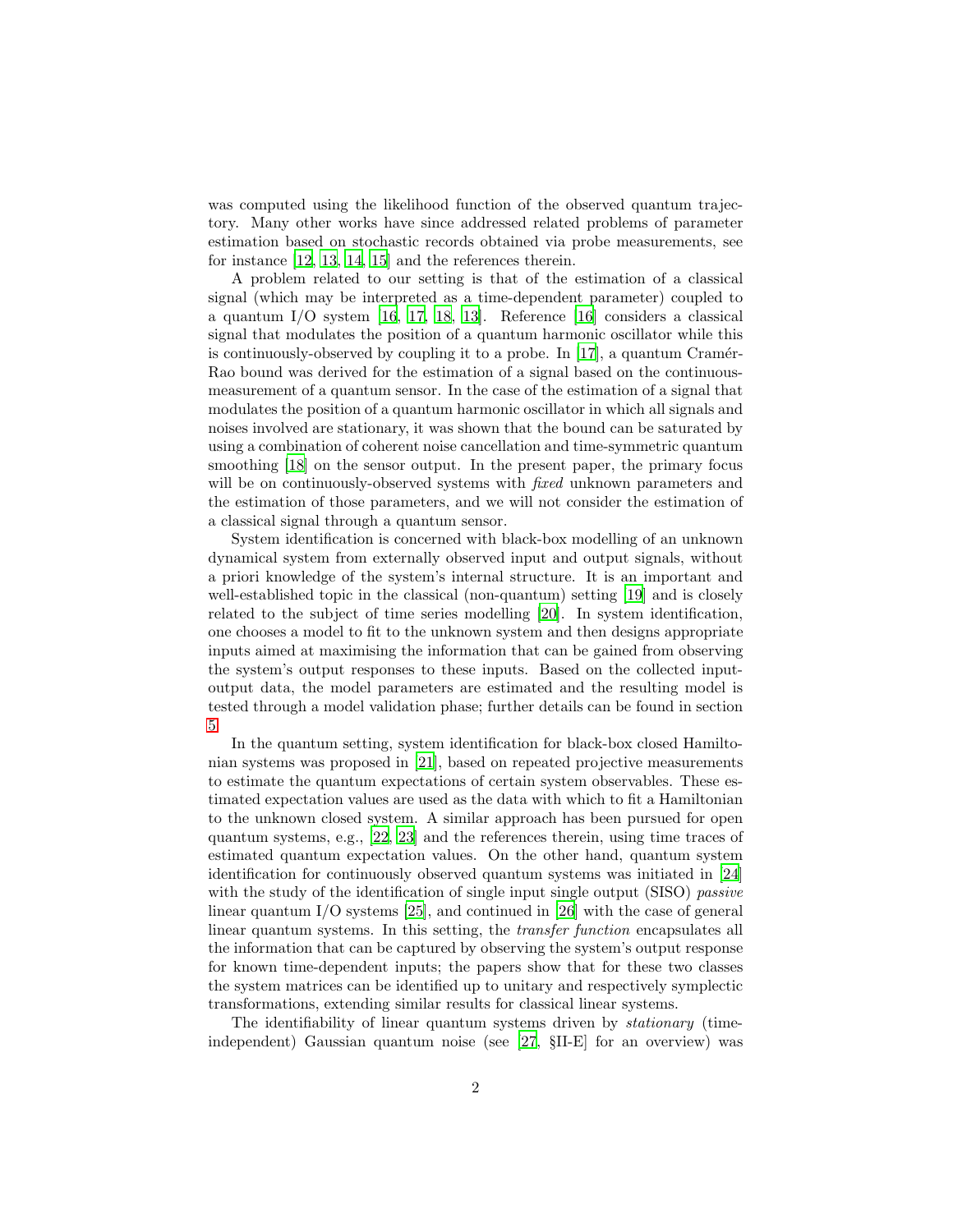investigated in [\[26](#page-21-16), [28\]](#page-22-1). In this case the information is captured by the power spectrum of the output. For pure input Gaussian states, two globally minimal systems have the same power spectrum if and only if they have the same transfer function, and are therefore related by a symplectic transformation [\[28\]](#page-22-1).

The contribution [\[29\]](#page-22-2) develops the system identification and information geometry theory for finite, non-linear ergodic quantum I/O systems. Similarly to the linear case, in the stationary regime, output-equivalent systems are related by a certain group of transformations acting on the hamiltonian and jump operators. On the statistical side, it is shown that the output quantum Fisher information (QFI) for unknown, identifiable parameters grows linearly in time and the explicit rate is computed as a quantum Markov covariance of certain generators governing parameter changes. An alternative QFI formula has been obtained in [\[30](#page-22-3)]. Both approaches are intimately connected to the quantum trajectories approach to dynamical phase transitions (DPT) for open quantum systems [\[31\]](#page-22-4), and indicate that systems near a DPT may exhibit large QFI, with potential application to quantum metrology [\[32](#page-22-5)].

Devising continuous-time measurements that achieve the QFI rate is currently one of the main open problems in this area. In contrast, the statistical performance of homodyne and counting measurements has been investigated in [\[14,](#page-21-4) [15,](#page-21-5) [33,](#page-22-6) [34\]](#page-22-7) but a general theoretical understanding is still lacking.

The results in [\[24,](#page-21-14) [29,](#page-22-2) [26,](#page-21-16) [28](#page-22-1)] contribute to the theoretical foundation of system identification of quantum I/O systems. However, they do not provide methods and algorithms to identify a black-box model given empirical single measurement records of the output. Such algorithms are crucial for the practical use of system identification and this aspect is discussed in section [5.2.](#page-14-0)

This paper is structured as follows. Section [2](#page-3-0) introduces the class of quantum I/O systems and their modeling by quantum stochastic differential equations. Section [3](#page-4-0) reviews the notion of quantum filtering, the quantum Zakai equation and positive operator valued measures (POVMs) for continuously-observed quantum systems from solutions of the quantum Zakai equation. This is followed in section [4](#page-7-0) with an overview of the quantum parameter estimation problem, the quantum Fisher information for parameter estimation of quantum I/O systems, and estimation methods for 'standard' continuous-time measurements such as counting and homodyne detection. Section [5](#page-12-0) introduces the quantum system identification problem for ergodic quantum I/O systems and linear quantum systems and discusses empirical methods for black-box system identification of linear quantum systems. Finally, section [6](#page-19-0) discusses open problems and directions for future research.

Notation. For the remainder of the paper, we will use the following notation.  $X^{\top}$  denotes the transpose of a matrix X,  $X^{\dagger}$  denotes the adjoint of a Hilbert space operator X and if  $X = [X_{jk}]$  is a matrix of operators then  $X^{\dagger}$  is the conjugate transpose of X,  $X^{\dagger} = [X^{\dagger}_{kj}]$ .  $I_n$  will denote an  $n \times n$  identity matrix and I can denote either an identity matrix (whose dimension can be inferred from the context), an identity map or an identity operator. Tr denotes the trace of a matrix or an operator and  $\text{Im}(X)$  denote the elementwise real part of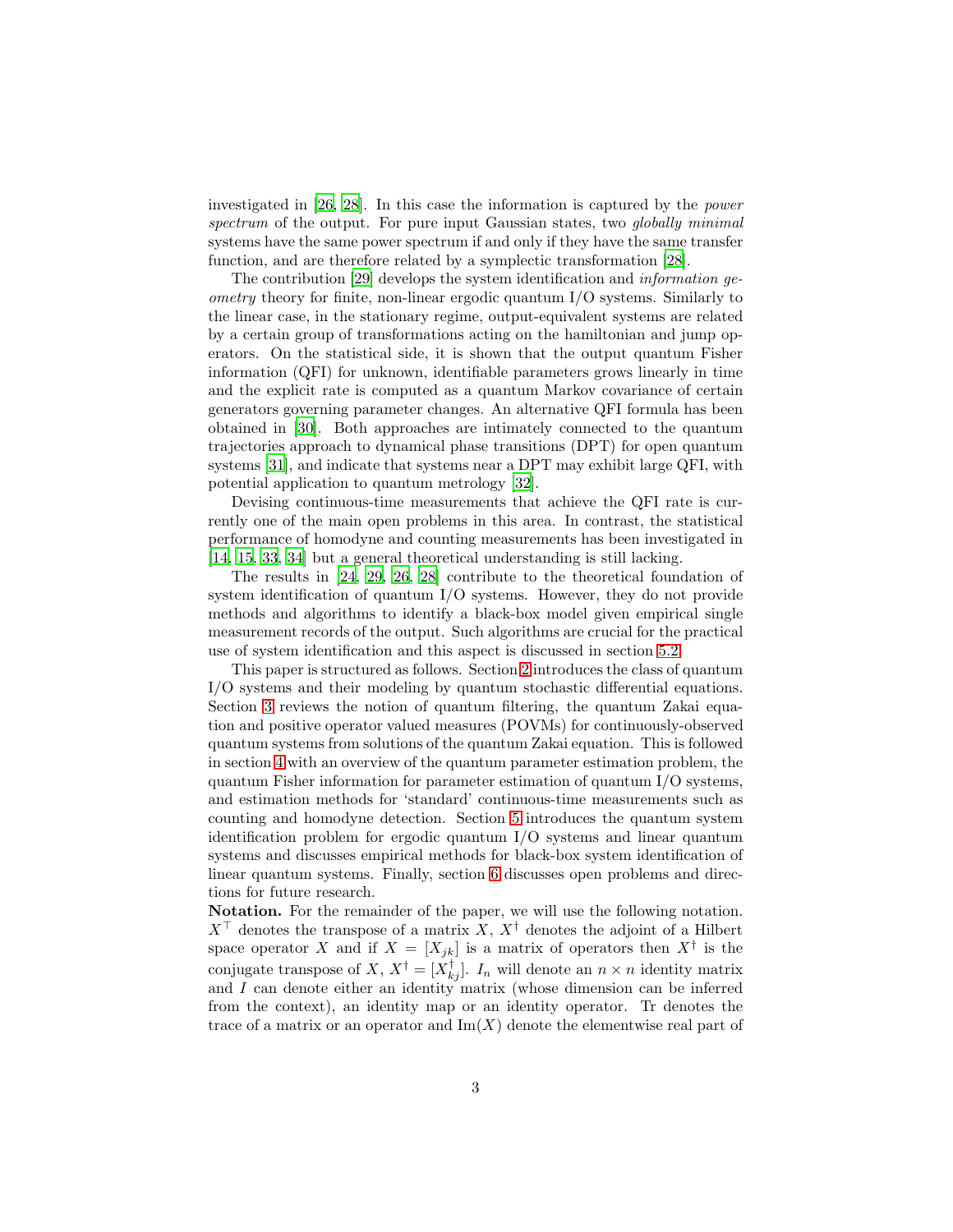a matrix X. For a signal (a function of time) Y,  $Y_{0:t} = \{Y_\tau\}_{0 \leq \tau \leq t}$ .

## <span id="page-3-0"></span>2. Mathematical model

In this review, to focus on the main ideas we consider only the case of a quantum I/O system (equivalently, a quantum Markov model) that is coupled only to a single traveling field. We consider a one-dimensional field on the  $x$ -axis travelling from right to left and the quantum system is located at  $x = 0$ . We shall refer to the quantum system that is coupled to the field as the principal quantum system. Under some physical assumptions and approximations, in a large class of physical scenarios of interest the unitary propagator  $U_t$  on the system and the field is given by a Hudson-Parthasarathy quantum stochastic differential equation (QSDE) [\[35\]](#page-22-8):

<span id="page-3-1"></span>
$$
dU_t = (-(iH + (1/2)L^{\dagger}L)dt + dB_t^{\dagger}L - L^{\dagger}SdB_t + (S - I)d\Lambda_t)U_t, U_0 = I.
$$
 (1)

Here  $B_t$ ,  $B_t^{\dagger}$  and  $\Lambda_t$  are the annihilation, creation and gauge process of the traveling field,  $H$  is the principal system Hamiltonian,  $L$  is the coupling operator of the principal to the field creation operator, and S is a unitary matrix  $(S^{\dagger}S =$  $S^{\dagger}S = I$ ) representing the coupling of the system to the gauge process of the field. The three processes  $B_t$ ,  $B_t^{\dagger}$  and  $\Lambda_t$  are referred to as *fundamental processes*. For a review of this class of models, we refer to [\[10,](#page-21-0) [36\]](#page-22-9).

The time evolution of a principal system operator  $X$ , in the Heisenberg picture with respect to the propagator [\(1\)](#page-3-1) is given by  $j_t(X)$ , where  $j_t(X)$  =  $U_t^{\dagger} X U_t$ . It is given by the QSDE:

$$
dj_t(X) = \mathcal{L}_{jt(L),jt(H)}(j_t(X))dt + dB_t^{\dagger}j_t(S)[j_t(X), j_t(L)] +
$$
  

$$
[j_t(L^{\dagger}), j_t(X)]dB_t + \text{tr}(j_t(S^{\dagger})j_t(X)j_t(S) - j_t(X))d\Lambda_t,
$$
 (2)

where  $\mathcal{L}_{Y,Z}(X)$  is a map defined by:

$$
\mathcal{L}_{Y,Z}(X)=i[Z,X]+(1/2)\left(Y^\dagger[X,Y]+[Y^\dagger,X]Y\right).
$$

Due to the interaction with the system, the fundamental processes that impinges upon the system at time  $t$ , considered as an input to the system, undergoes an instantaneous transformation according to  $M_{o,t} = U_t^{\dagger} M_t U_t$ , where  $M_t$  can be any of the fundamental processes or linear combinations thereof, producing output fields. Let  $W_t^Q = B_t + B_t^{\dagger}$  and  $W_t^P = -iB_t + iB_t^{\dagger}$  be the amplitude and phase quadratures of  $B_t$ , respectively. Then  $W_t^Q$ ,  $W_t^P$  and  $\Lambda_t$ undergo an instantaneous transformation after interaction with the principal to become the output field processes  $W_{o,t}^Q$ ,  $W_{o,t}^P$  and  $\Lambda_{o,t}$  given by the QSDE:

$$
dW_{o,t}^{Q} = j_t(L+L^{\dagger})dt + j_t(S)dB_t + j_t(S^{\dagger})dB_t^{\dagger}
$$
  
\n
$$
dW_{o,t}^{P} = j_t(-iL+iL^{\dagger})dt - ij_t(S)dB_t + ij_t(S^{\dagger})dB_t^{\dagger}
$$
  
\n
$$
d\Lambda_{o,t} = j_t(L^{\dagger})j_t(L)dt + j_t(S^{\dagger})j_t(L)dA_t^{\dagger} + j_t(L^{\dagger})j_t(S)dA_t + d\Lambda_t.
$$

Two crucial properties of quantum I/O models are: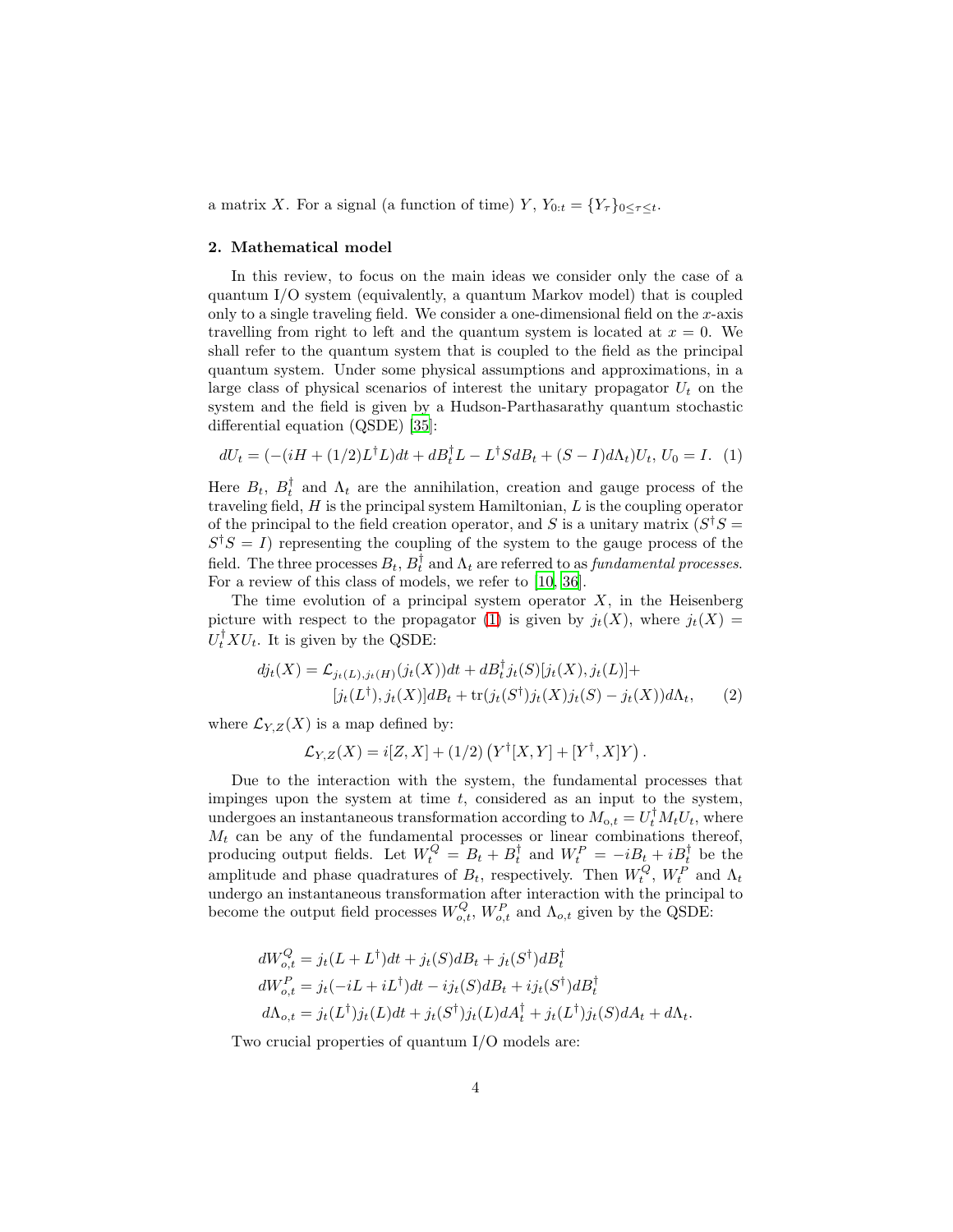- 1.  $[M_{o,t}, M_{o,s}] = 0$  for all  $s, t \ge 0$  when  $M_o$  is any of  $W_o^Q$ ,  $W_o^P$  and  $\Lambda_o$ , known as the self-non-demolition property. It follows that they can be mapped to classical stochastic processes and the measurement of these processes is a QND measurement.
- 2.  $[j_t(X), M_{o,s}] = 0$  for all principal system operators X and all  $0 \leq s \leq$ t when  $M_o$  is any of  $W_o^Q$ ,  $W_o^P$  and  $\Lambda_o$ , known as the non-demolition property. It implies that the quantum conditional expectation of  $j_t(X)$ onto  $M_{o,0:t}$  exists.

Measurements of  $W_o^Q$ ,  $W_o^P$  are often referred to as diffusive measurements, while measurement of  $\Lambda_o$  is referred to as a counting measurement. It is common and often useful to consider the Schrödinger picture in which the system-field state evolves in time by applying the unitary  $U_t$  to the initial state. This gives the state

$$
\tau_t = U_t(\rho_0 \otimes |0_{\rm f}\rangle\langle 0_{\rm f}|)U_t^{\dagger}
$$

where  $\rho_0$  is the initial state of the principal system while  $|0_f\rangle$  is the vacuum state of the field. The reduced system state is  $\rho_t = \text{Tr}_{\mathcal{H}_f}(\tau_t)$  and satisfies the Lindblad equation

$$
\dot{\rho}_t = \mathcal{L}_{H,L}^{\star}(\rho_t)
$$

where  $\mathcal{L}_{H,L}^{\star}$  is the dual map to  $\mathcal{L}_{H,L}$  defined as

<span id="page-4-1"></span>
$$
\mathcal{L}_{H,L}^{\star}(X) = i[X, H] + LXL^{\dagger} - (1/2)L^{\dagger}LX - (1/2)XL^{\dagger}L. \tag{3}
$$

If the principal system is finite dimensional, we call the I/O dynamics ergodic if there exists a unique full rank stationary state  $\rho_{ss}$  (such that  $\mathcal{L}^*(\rho_{ss}) = 0$ ). In this case we have convergence to stationarity

$$
\lim_{t \to \infty} \rho_t = \rho_{ss}
$$

and the convergence takes place exponentially on a time scale of the order of the inverse of the spectral gap of  $\mathcal{L}^*$ .

# <span id="page-4-0"></span>3. Quantum filtering, quantum Zakai equation and POVMs for continuously-observed quantum systems

#### 3.1. Quantum filtering equation

Let the principal system be prepared in the state  $\rho_0$ . The joint initial state of the system and field is then  $\rho_{\rm pf} = \rho_0 \otimes |0_{\rm f}\rangle \langle 0_{\rm f}|$ . Let  $\mu_{\rho_{\rm pf}}(\cdot) = {\rm tr}(\rho_{\rm pf} \cdot)$  be a state (i.e., the quantum expectation operator) and  $\mu_{\rho_{\text{pf}}}(j_t(X) | M_{0,0:t})$  denote the quantum conditional expectation of  $j_t(X)$  onto  $M_{0,0:t}$  in the state  $\mu_{\text{pf}}$ [\[10\]](#page-21-0). We also introduce the shorthand notation  $\pi_t(X) = \mu_{\rho_{\text{pf}}}(j_t(X) | M_{0,0:t}).$ Depending on the continuous observation made,  $\pi_t(X)$  will be given by given by a QSDE. For example, under a continuous QND measurement of  $W_{o,}^Q$  the quantum filtering equation takes the form:

$$
d\pi_t(X) = \pi_t(\mathcal{L}_{L,H}(X))dt + \left(\pi_t(XL + LX) - \pi_t(L + L^{\dagger})\pi_t(X)\right) dI_t,
$$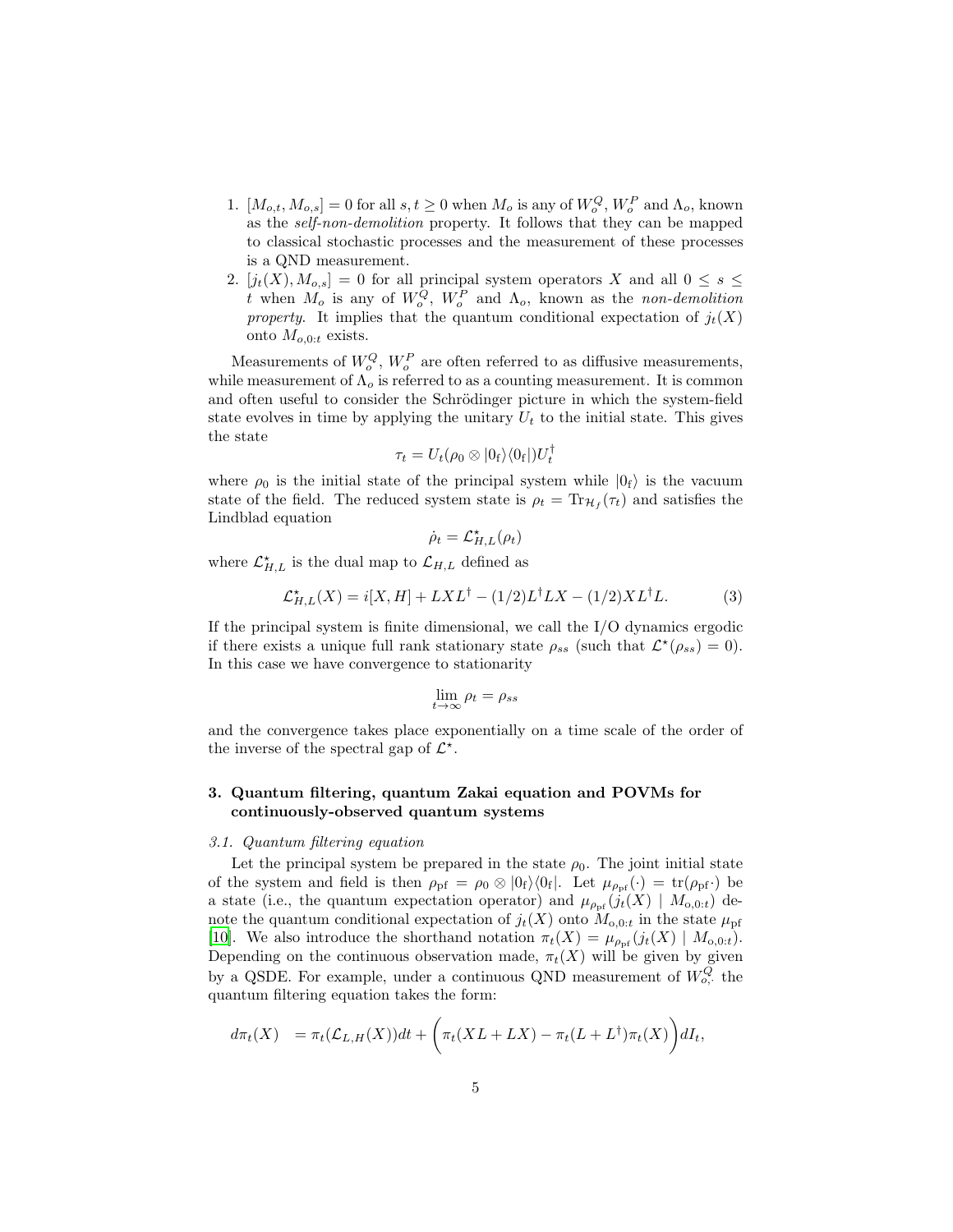where  $I_t$  is a quantum innovation process given by

$$
I_t = W_{o,t}^Q - \int_0^t \pi_\tau (L + L^\dagger) d\tau,
$$

or, in differential form,

$$
dI_t = dW_{o,t}^{\mathcal{Q}} - \pi_t (L + L^{\dagger}) dt, I_0 = 0.
$$

In the case of measurement of  $\Lambda_{0,t}$  (photon counting) then the SME takes the form:  $\mathcal{L}$ 

$$
d\pi_t(X) = \pi_t(\mathcal{L}_{L,H}(X))dt + \left(\frac{\pi_t(L^{\dagger}XL)}{\pi_t(L^{\dagger}L)} - \pi_t(X)\right)dI_t,
$$

where

$$
I_t = \Lambda_{o,t} - \int_0^t \pi_\tau(L^\dagger L) d\tau.
$$

The quantum filtering equation is an operator-valued equation since all processes are operator-valued. However, the processes are self-commuting (at different times) and commuting with each other, so they can be treated as classical stochastic processes (and can be mapped to such). With this in mind we can write

$$
\pi_t(X) = \text{tr}(\rho_{c,t}X),
$$

where  $\rho_{c,t}$  is a stochastic density operator satisfying a stochastic differential equation (SDE) known as a stochastic master equation (SME). In the case of continuous observation of  $W_o^{\text{Q}}$  the SME takes the form of the density operatorvalued SDE:

<span id="page-5-1"></span>
$$
d\rho_{c,t} = \mathcal{L}_{L,H}^{\star}(\rho_{c,t})dt + (L\rho_{c,t} + \rho_{c,t}L^{\dagger} - \text{Tr}((L + L^{\dagger})\rho_{c,t})\rho_{c,t})dI_t, \qquad (4)
$$

where  $\mathcal{L}_{L,H}^{\star}$  is the map given by [\(3\)](#page-4-1). For a measurement of  $\Lambda_{o}$ , the SME takes the form:  $\mathbf{r}$ 

<span id="page-5-2"></span>
$$
d\rho_{c,t} = \mathcal{L}_{L,H}^{\star}(\rho_{c,t})dt + \left(\frac{L\rho_{c,t}L^{\dagger}}{\text{Tr}(\rho_{c,t}L^{\dagger}L)} - \rho_{c,t}\right)dI_t.
$$
 (5)

<span id="page-5-0"></span>3.2. Quantum Zakai equation, POVMs and likelihood functions for continuouslyobserved systems

The conditional expectation  $\pi_t$  can be expressed as the ratio:

$$
\pi_t(X) = \sigma_t(X)\sigma_t(I)^{-1},
$$

where  $\sigma_t(X)$  and  $\sigma_t(I)$  are two commuting processes satisfying a linear QSDE known as the quantum Zakai equation. In the case of the measurement of  $Y = W_{o}^{\mathbf{Q}},$  the Zakai equation takes the form:

$$
d\sigma_t(X) = \sigma_t(\mathcal{L}_{L,H}(X))dt + (\sigma_t(XL + L^{\dagger}X)dY_t,
$$
\n(6)

for any operator  $X$  on the principal system. The initial condition for the equation is given by  $\sigma_0(X) = \text{tr}(\rho_0 X)$ , where  $\rho_0$  is the initial state of principal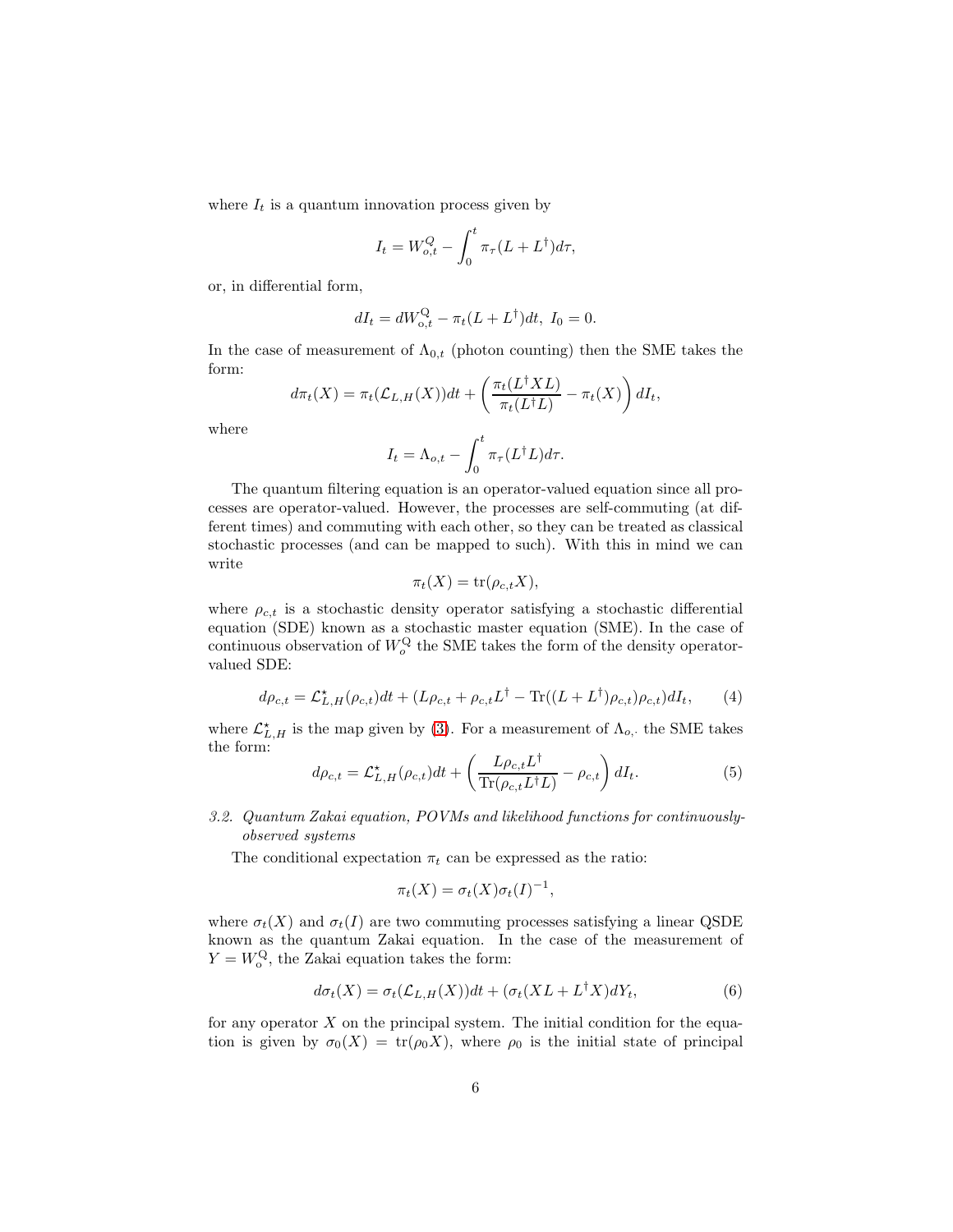system. Writing  $\sigma_t(X) = \text{tr}(\varrho_t X)$ , the unnormalised density matrix  $\varrho_t$  satisfies :

$$
d\varrho_t = \mathcal{L}_{L,H}^{\star}(\varrho_t)dt + (L\varrho_t + \varrho_t L^{\dagger})dY(t)
$$

For a photon counting measurement  $Y = \Lambda_o$  the Zakai equation takes the form,

$$
d\sigma_t(X) = \sigma_t(\mathcal{L}_{L,H}(X))dt + (\sigma_t(L^{\dagger}XL) - \sigma_t(X))(dY_t - dt),
$$
\n(7)

and the unnormalized density matrix has takes the form,

$$
d\varrho_t = \mathcal{L}_{L,H}^{\star}(\varrho_t)dt + \left(L\varrho_t L^{\dagger} - \varrho_t\right)(dY_t - dt)
$$

The equation for the unnormalized density operator has the explicit solution:

<span id="page-6-0"></span>
$$
\varrho(t) = \overleftarrow{T} e^{\mathcal{L}_t} \rho_0,\tag{8}
$$

where  $\mathscr{L}_t$  is a superoperator given by the stochastic integral

$$
\mathcal{L}_t(\varrho) = \mathcal{L}_{L,H}^{\star}(\varrho)t + \int_0^t (L\varrho + \varrho L^{\dagger})dY_{\tau}
$$

or

$$
\mathcal{L}_t(\varrho) = \mathcal{L}_{L,H}^{\star}(\varrho)t + \int_0^t \left( L\varrho L^{\dagger} - \varrho \right) \left( dY_{\tau} - d\tau \right)
$$

in the case of the measurement of  $W_o^Q$  and  $\Lambda_o$ , respectively.

The stochastic time-ordered exponential

$$
\Phi_t(Y_{0:t}) = \overleftarrow{T} e^{\mathcal{L}_t} \tag{9}
$$

in the solution of the Zakai equation [\(8\)](#page-6-0) is associated with a positive operatorvalued measure (POVM) for continuous measurements. For a fixed time  $T$ , let  $\mathscr{Y}_T$  denote the  $\sigma$ -algebra generated by the observation  $Y_{0:T}$  (viewing Y as an equivalent stochastic process). For any initial state  $\rho$  of the system, the  $\mathscr{Y}_T$ -measurable function

$$
\operatorname{tr}(\Phi_T(Y_{0:T})\rho)
$$

is the Radon-Nikodym derivative of the underlying probability measure on  $\mathscr{Y}_T$ with respect to an appropriate reference measure [\[37](#page-22-10)]. In the case of the diffusive measurement  $Y = W_o^Q$  this reference measure is the Wiener measure on  $\mathscr{Y}_T$ while for a photon counting measurement  $Y = \Lambda_o$  this reference measure is the Poisson measure with intensity 1. Therefore, we can define the POVM Π associated with the measurement of Y as

$$
\Pi(A) = \int_A \Phi_T(\omega) \mu(d\omega)
$$

for any  $A \in \mathscr{Y}_T$ , where  $\mu$  is the reference measure on  $\mathscr{Y}_T$ . Therefore,  $tr(\Pi(A)\rho)$ for any initial density operator gives the probability of observing a trajectory (over the time interval  $[0, T]$ ) that lies in A, when Y is continuously observed over the interval  $[0, T]$  and the system is initialized in the state  $\rho$ .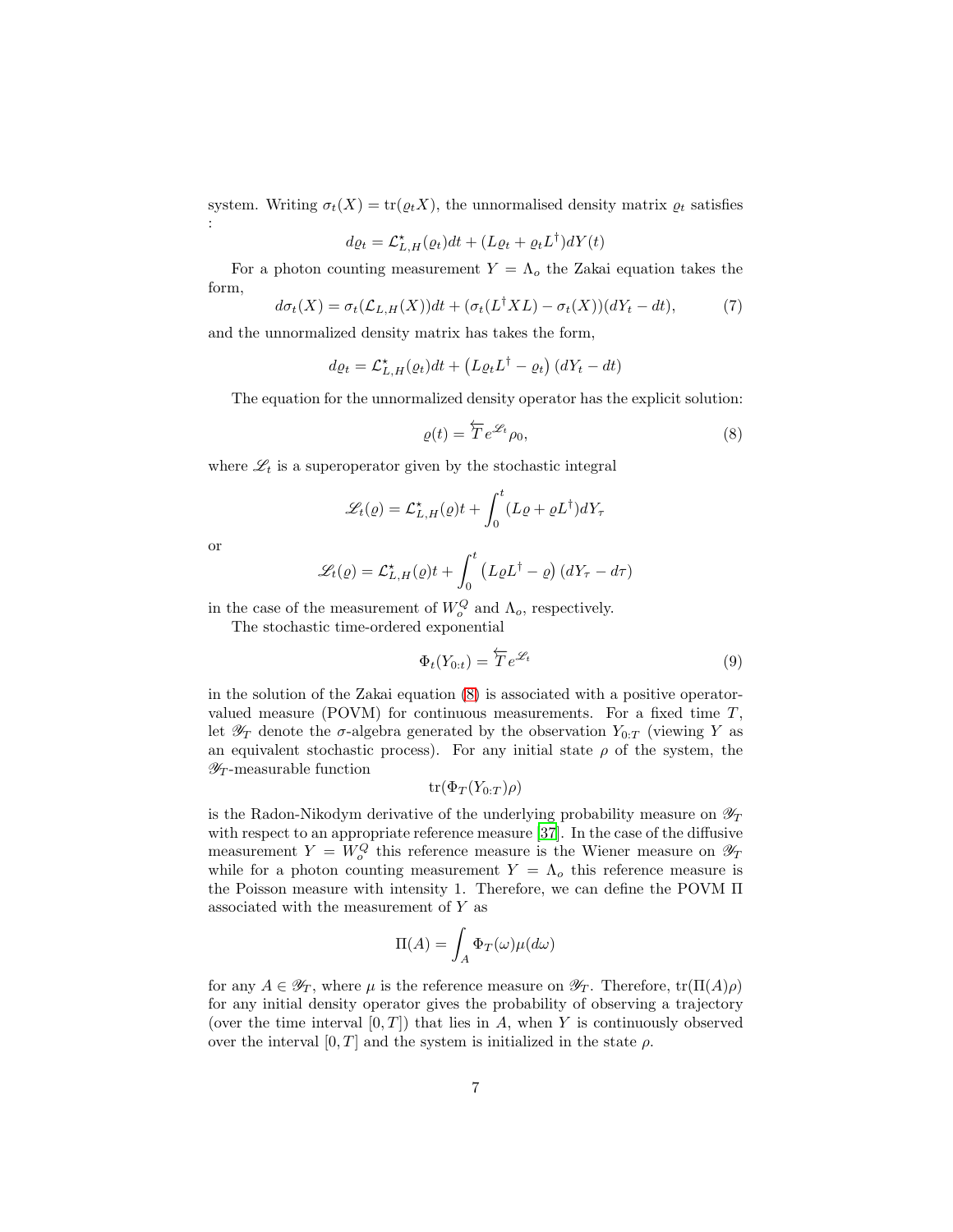Heuristically, as a Radon-Nikodym derivative,  $tr(\Phi_T(Y_{0:T})\rho)$  may be viewed as a "probability density function" with respect to the underlying reference measure. For a single trajectory  $y_{0:T}$  as a realization of  $Y_{0:T}$ , it follows from the discussion above that the function

$$
\ell(y_{0:T}) = \text{tr}(\Phi_T(y_{0:T})\rho) = \text{tr}(\sigma_T(I))\tag{10}
$$

is the likelihood function of the trajectory. Such a likelihood function is the basis of the maximum likelihood approach to quantum parameter estimation and system identification that will be discussed later on.

From the expression for the likelihood, it can be straightforwardly shown that the log likelihood  $\log \ell(Y_{0:T})$  satisfies the equations

<span id="page-7-2"></span>
$$
d \log \ell(Y_{0:t}) = \text{tr}(L\rho_{c,t} + \rho_{c,t}L^{\dagger})(dY_t - \text{tr}(L\rho_{c,t} + \rho_{c,t}L^{\dagger})dt)
$$
(11)

or

<span id="page-7-3"></span>
$$
d\log \ell(Y_{0:t}) = (1 - \text{tr}(L^{\dagger}L\rho_{c,t}))dt + dY_t \ln(\text{Tr}(L^{\dagger}L\rho_{c,t}))
$$
\n(12)

for a measurement of  $W_o^Q$  and  $\Lambda_o$ , respectively.

**Remark 1.** We note that  $\begin{bmatrix} 14 \end{bmatrix}$  gives a heuristic derivation of the Zakai equation for the photon counting case when the reference measure is a Poisson measure with intensity  $\lambda > 0$  not necessarily equal to unity. The equations in this case become

$$
d\varrho_t = \mathcal{L}_{L,H}^{\star}(\varrho_t)dt + \left(\frac{L\varrho_t L^{\dagger}}{\lambda} - \varrho_t\right) (d\Lambda_{o,t} - \lambda dt).
$$

$$
d\log \ell(Y_{0:t}) = (\lambda - \text{tr}(L^{\dagger}L\rho_{c,t}))dt + d\Lambda_{o,t}\log(\text{Tr}(L^{\dagger}L\rho_{c,t})/\lambda)
$$

#### <span id="page-7-0"></span>4. Quantum parameter estimation

In quantum parameter estimation we consider the scenario of a quantum I/O system that has dependence on a vector of k unknown parameters  $\theta =$  $(\theta_1, \theta_2, \ldots, \theta_k)$  through either the Hamiltonian  $H_\theta$  or coupling operator  $L_\theta$  or both of them. For instance, if L is fixed and known and  $H_{\theta} = \sum_{i=1}^{k} \theta_i H_i$  then estimating  $\theta$  amounts to a Hamiltonian identification problem. Below we give an overview of the general quantum parameter estimation theory, and describe how this applies to the case of parameter estimation on quantum I/O systems.

### 4.1. Quantum Cramer-Rao lower bound and quantum Fisher information

Consider a quantum system whose state  $\rho^{\theta}$  depends smoothly on an unknown multidimensional parameter  $\theta \in \mathbb{R}^k$ . To estimate  $\theta$ , we perform a measurement and construct an estimator  $\hat{\theta} = f(X)$  where X is a vector of measurement outcomes. According to the quantum Cram´er-Rao (QCR) bound [\[38,](#page-22-11) [39](#page-22-12)], the covariance matrix of any unbiased estimator  $\hat{\theta}$  is lower bounded as

<span id="page-7-1"></span>
$$
Cov(\hat{\theta}) := \mathbb{E}\left[ (\hat{\theta} - \theta)(\hat{\theta} - \theta)^t \right] \ge F(\theta)^{-1}
$$
\n(13)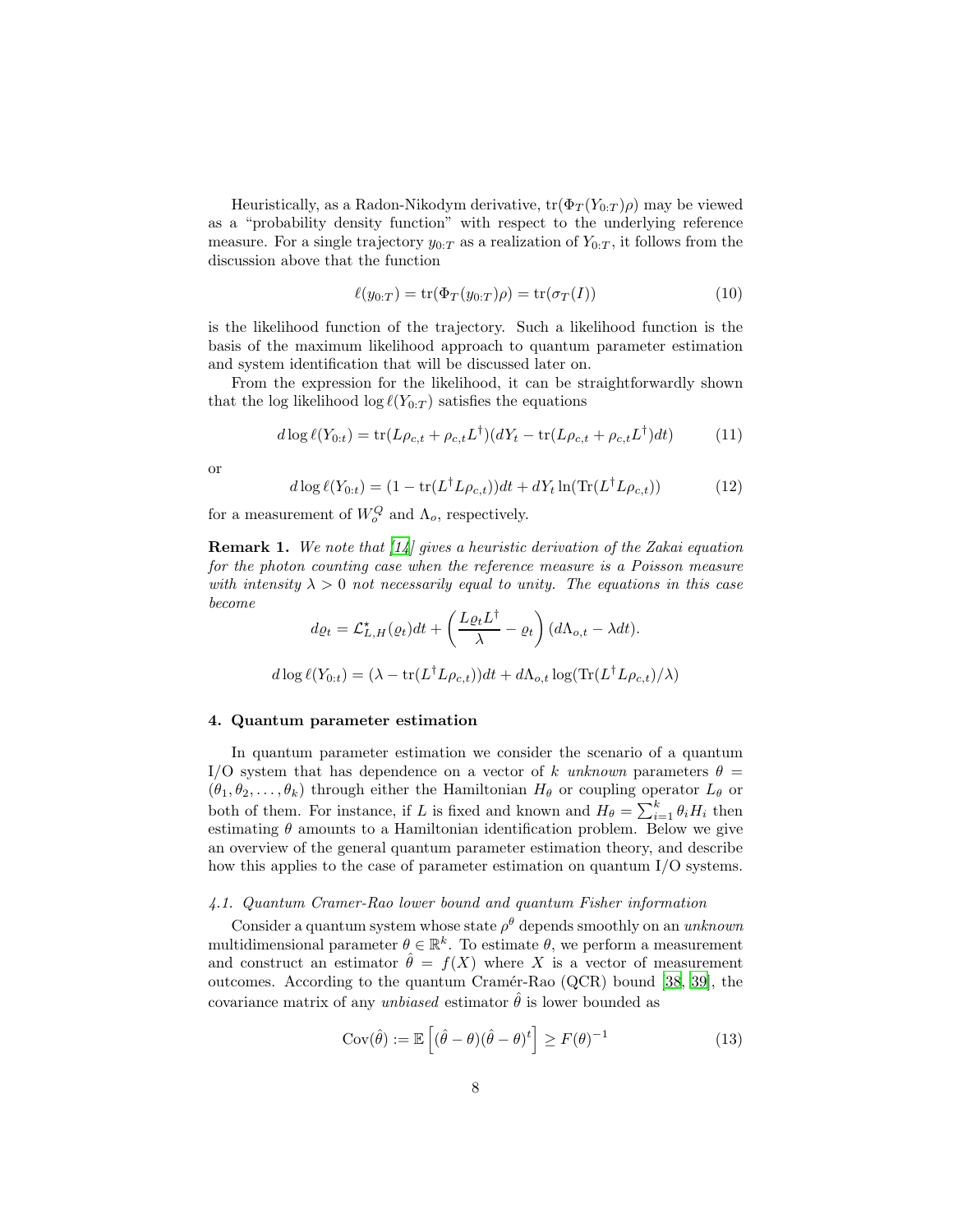where the right side is the inverse of the quantum Fisher information (QFI) matrix, which is defined as

$$
F(\theta)_{ij} = \frac{1}{2} \text{Tr} \left( \rho^{\theta} (S_i^{\theta} S_j^{\theta} + S_j^{\theta} S_i^{\theta}) \right),
$$

with  $S_1^{\theta}, \ldots, S_k^{\theta}$  the *symmetric logarithmic derivatives* defined via the Lyapunov equation

$$
\rho_i^{\theta} = \frac{1}{2} (S_i^{\theta} \rho^{\theta} + \rho^{\theta} S_i^{\theta}), \quad \text{where } \rho_i^{\theta} := \frac{\partial \rho^{\theta}}{\partial \theta_i}.
$$

In particular, if  $\rho^{\theta}$  is a family of pure states of the form  $\rho^{\theta} = |\psi^{\theta}\rangle\langle\psi^{\theta}|$  with  $|\psi^{\theta}\rangle = e^{-i\theta G}|\psi\rangle$  for some given reference state  $|\psi\rangle$  and selfadjoint generator G, then the QFI is independent of  $\theta$  and is proportional to the variance of  $G$ 

<span id="page-8-0"></span>
$$
F = 4\text{Var}_{\psi}(G) = 4(\langle \psi | G^2 | \psi \rangle - \langle \psi | G | \psi \rangle^2). \tag{14}
$$

In general, the QCR bound [\(13\)](#page-7-1) is not achievable for a single quantum system, but it is asymptotically achievable for one-dimensional parameters in the limit of large sample size n, i.e. for independent systems with joint state  $(\rho^{\theta})^{\otimes n}$ . In this case, by measuring  $S^{\theta}$  (more precisely we measure  $S^{\tilde{\theta}}$  for some rough estimate  $\tilde{\theta}$  obtained from a small subsample [\[40\]](#page-22-13)), and computing the maximum likelihood estimator  $\hat{\theta}_{ML}$  (see section [4.3](#page-10-0) for the definition) one obtains

$$
\lim_{n \to \infty} n \mathbb{E}\left[ (\hat{\theta}_{\mathrm{ML}} - \theta)^2 \right] \to F(\theta)^{-1}.
$$

In addition, under appropriate regularity conditions,  $\hat{\theta}_{ML}$  has an asymptotically normal distribution with variance  $F(\theta)^{-1}$ . For higher dimensional parameters, the QCR bound on the covariance matrix is asymptotically achievable if and only if  $\text{Im}(F(\theta)) = 0$ . When this is not the case, one aims to replace the QCR matrix lower bound, by a bound for the mean square error  $MSE(\hat{\theta}) := Tr(Cov(\hat{\theta}))$  of the estimator  $\hat{\theta}$ , or other quadratic forms of the covariance. The trivial bound  $\text{Tr}(F(\theta)^{-1})$  follows from the QCR bound [\(13\)](#page-7-1) but is generally not achievable. A more refined bound was introduced by Holevo [\[38](#page-22-11)]

$$
\text{MSE}(\hat{\theta}) \ge H(\theta) := \min_{\mathbf{X}, V} \left\{ \text{Tr}(V) \, : \, V \ge \text{Tr}(\rho^{\theta} \mathbf{X} \mathbf{X}^T) \right\},\tag{15}
$$

where the minimum runs over all  $k \times k$  real matrices V, and k-tuples of selfadjoint system operators  $X = (X_1, \ldots, X_k)^T$ , which satisfy the constraints  $\text{Tr}(\rho_i^{\theta} X_j) =$  $\delta_{i,j}$  for all  $i, j = 1, \ldots, k$ . The Holevo bound is at most twice as large as the simple bound Tr( $F(\theta)^{-1}$ ) [\[41](#page-23-0)]; using the theory of local asymptotic normality [\[42\]](#page-23-1) it can be shown that the Holevo bound is asymptotically achievable [\[43](#page-23-2), [44\]](#page-23-3) (more precisely, it is equal to the minimax constant of the asymptotic estimation problem). We conclude that, in spite of its limitations, the QFI is a key tool in assessing the limits of precision in quantum estimation and we will return to it when analysing the statistical structure of quantum Markov models.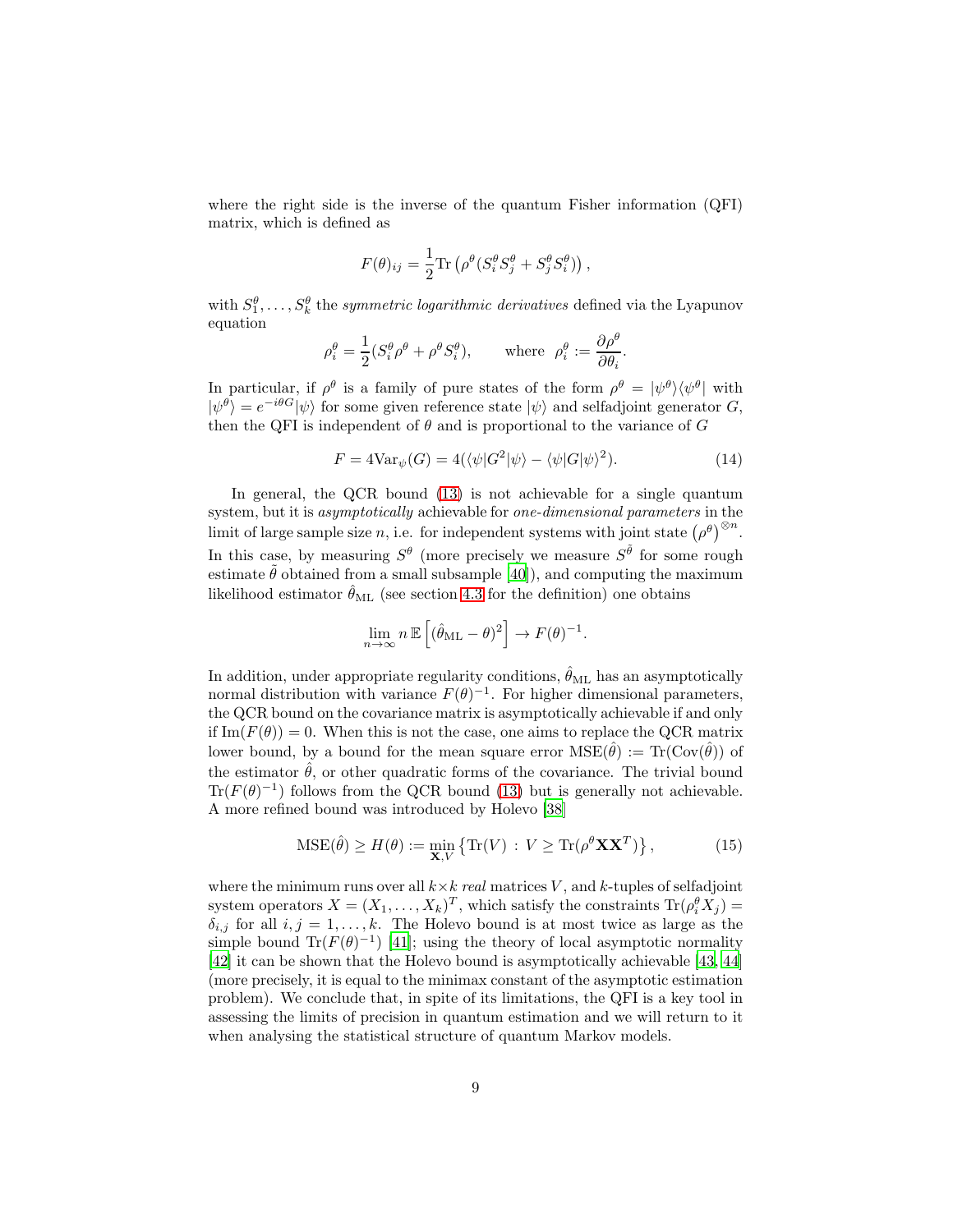## 4.2. Estimation of quantum I/O dynamics

We now consider the problem of estimating dynamical parameters of quantum I/O systems by means of output measurements. Let us assume that the Hamiltonian and jump operators depend on an unknown parameter  $\theta \in \mathbb{R}^k$  so that  $H = H_{\theta}, L = L_{\theta}$ , and for simplicity we take  $S = I$ . Therefore the unitary evolution depends on  $\theta$  and we denote by  $U_t^{\theta}$  the corresponding unitary, cf. equation [\(1\)](#page-3-1). Furthermore we assume that the dynamics is ergodic and denote the unique stationary state by  $\rho_{ss}^{\theta}$ . If the initial system state is  $|\psi_0\rangle$  then the system-output state at time  $t$  is given by the vector

$$
|\psi_{so,t}^{\theta}\rangle = U_t^{\theta}(|\psi_0\rangle \otimes |0_{\text{f}}\rangle).
$$

This state exhibits finite-time correlations of the order of the convergence time to stationarity, and can be seen as a continuous-time generalization of a matrix product state [\[45](#page-23-4)]. The output state can be written as

$$
\rho_{o,t}^{\theta} = \text{Tr}_{\mathcal{H}_s} \left[ U_t^{\theta} (\rho_0 \otimes |0_{\text{f}}\rangle \langle 0_{\text{f}}|) U_t^{\theta \dagger} \right], \qquad \rho_0 = |\psi_0\rangle \langle \psi_0|
$$

where  $\mathcal{H}_s$  is the principal system Hilbert space. The QFI of the states  $|\psi_{so,t}^{\theta}\rangle$ and  $\rho_{o,t}^{\theta}$  has been investigated in [\[30,](#page-22-3) [29,](#page-22-2) [33\]](#page-22-6), while the discrete time case has been analysed in [\[46](#page-23-5), [47](#page-23-6)]. While the former state is generally more informative than the latter, for large  $t$  the QFI of both states grows linearly in time with QFI rate

<span id="page-9-0"></span>
$$
F(\theta)_{ab} = \text{Tr}\left[\rho_{ss}^{\theta}\left(\dot{L}_{\theta,a} - i[L_{\theta}, \mathcal{L}_{\theta}^{-1}(\dot{E}_{\theta,a})]\right)^{\dagger} \cdot \left(\dot{L}_{\theta,b} - i[L_{\theta}, \mathcal{L}_{\theta}^{-1}(\dot{E}_{\theta,b})]\right)\right]
$$
(16)

where

$$
\dot{E}_{\theta,a} := \dot{H}_{\theta,a} + \text{Im}(\dot{L}_{\theta,a}^{\dagger}L_{\theta}) - \text{Tr}\left[\rho_{ss}^{\theta}(\dot{H}_{\theta} + \text{Im}(\dot{L}_{\theta,a}^{\dagger}L_{\theta}))\right]I
$$

and  $\mathcal{L}_{\theta}^{-1}$  denotes the inverse of the restriction of  $\mathcal{L}_{\theta}$  to the space of zero-mean operators  $\{A: \text{Tr}(\rho_{ss}^{\theta}A)=0\}$ . An alternative QFI formula can be found in [\[30\]](#page-22-3), expressed in terms of the dominant eigenvalue of a deformed Lindblad operator.

Note that the expression [\(16\)](#page-9-0) is explicitly positive and its magnitude is relatedt to the spectral gap of the generator  $\mathcal{L}_{\theta}$ , so that systems with small gap may exhibit large QFI, with potential applications for quantum enhanced metrology [\[32](#page-22-5)]. For example, consider the simple case of a system with fixed Hamiltonian H and jump operator  $L_{\theta} = e^{-i\theta} L$ ; in this case, the system-output state has the following dependence on  $\theta$ 

$$
|\psi^{\theta}_{so,t}\rangle = e^{-i\theta \Lambda_t} |\psi^0_{so,t}\rangle.
$$

where  $\Lambda_t$  is the counting operator. This can be understood in terms of the unraveling of  $|\psi_{so,t}\rangle$  as superposition of p-photon quantum trajectories of the form

$$
e^{-iH_e(t-t_p)} \cdot L \cdot e^{-iH_e(t_p-t_{p-1})} \cdot \dots \cdot L \cdot e^{-iH_e t_1} |\psi_0\rangle \otimes |t_1,\dots t_p\rangle
$$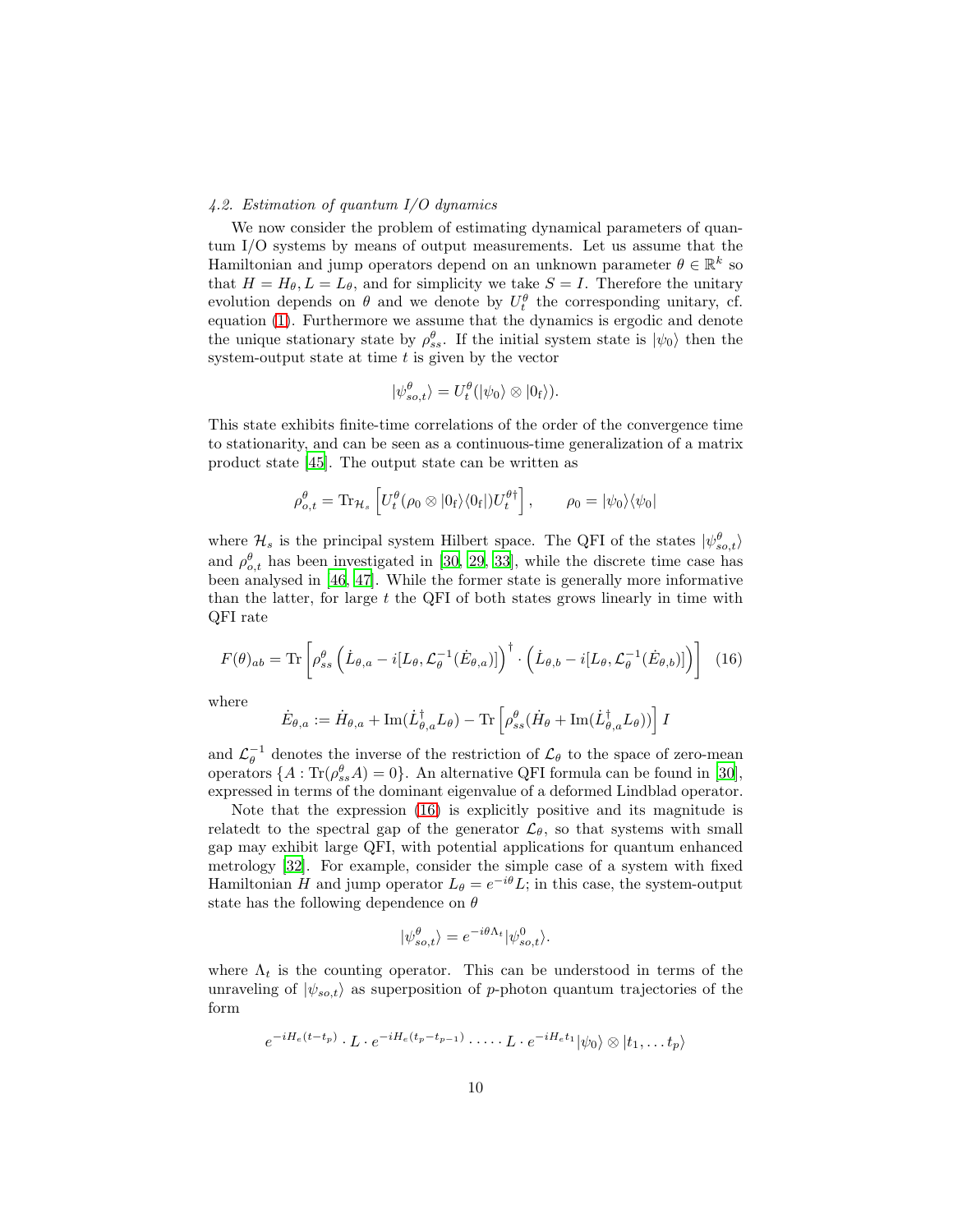where  $|t_1, \ldots, t_p\rangle$  is the p-photon (singular) field state with excitations at times  $(t_1, \ldots, t_p)$ , and  $H_e = H - iL^{\dagger}L/2$  is the *effective Hamiltonian*.

According to equation [\(14\)](#page-8-0), the QFI rate of the state is given by the asymptotic normalised variance of the counting operator

$$
F(\theta) = \lim_{t \to \infty} \frac{4}{t} \text{Var}(\Lambda_t).
$$

This expression can be interpreted in terms of the theory of dynamical phase transitions in open systems [\[32\]](#page-22-5). Borrowing the language of statistical mechanics, one considers counting trajectories as random 'configurations', with time playing the role of the extensive variable. Systems near a dynamical phase transitions exhibit trajectories which switch between active (high counting rate) and inactive (low counting rate) 'phases' on time scales of the order of the inverse spectral gap of  $\mathcal{L}$ , and consequently have a large counting variance. This example points to a deeper connection between quantum enhanced metrology and dynamical phase transitions, which is currently under investigation (see also the related paper [\[48\]](#page-23-7)).

As in the case of independent ensembles, the quantum Cramér-Rao bound for Markov dynamics is achievable asymptotically with respect to time for onedimensional parameters, while for multidimensional parameters one needs to consider the corresponding Holevo bound for the mean square error. This follows from a general local asymptotic normality result which shows that for large times the output state model can be approximated by a simpler Gaussian shift model [\[29\]](#page-22-2) for which such bounds can be verified directly [\[49\]](#page-23-8). However, standard measurements such as counting and homodyne are in general not optimal, and devising realistic optimal measurements is still an open problem in general.

## <span id="page-10-0"></span>4.3. Parameter estimation for standard measurements

Traditionally, the study of estimation of dynamical parameters of quantum open systems has focused on the standard classes of continuous-time measurements: counting and homodyne/heterodyne detection. The problem was first posed by Mabuchi [\[11\]](#page-21-1) who considered the estimation of the Rabi frequency of a two-level atom in a driven cavity, based on counting trajectories of the photons leaving the cavity. A more refined analysis was carried out in [\[12\]](#page-21-2), which compared the performance of different measurement schemes, and considered the trade-offs between estimating of dynamical parameters and the initial system state.

Although both works adopt a Bayesian estimation framework, the problem can equally be posed in the frequentist setting. Suppose that the dynamics  $U_{\theta}$  depends on a parameter  $\theta \in \Theta \subset \mathbb{R}^k$ , and let  $y_{0:t}$  be a continuous time measurement record. As discussed in section [3.2,](#page-5-0) the likelihood function of the trajectory is given by  $\theta \mapsto \ell(y_{0:t}|\theta) = \text{tr}(\varrho_t^{\theta})$  where  $\varrho_t^{\theta}$  is the unnormalised conditional state of the principal system, corresponding to the parameter value  $\theta$ . In numerical implementations it is more convenient to work with the log-likelihood function which satisfies the equations [\(11\)](#page-7-2) for for homodyne detection and [\(12\)](#page-7-3)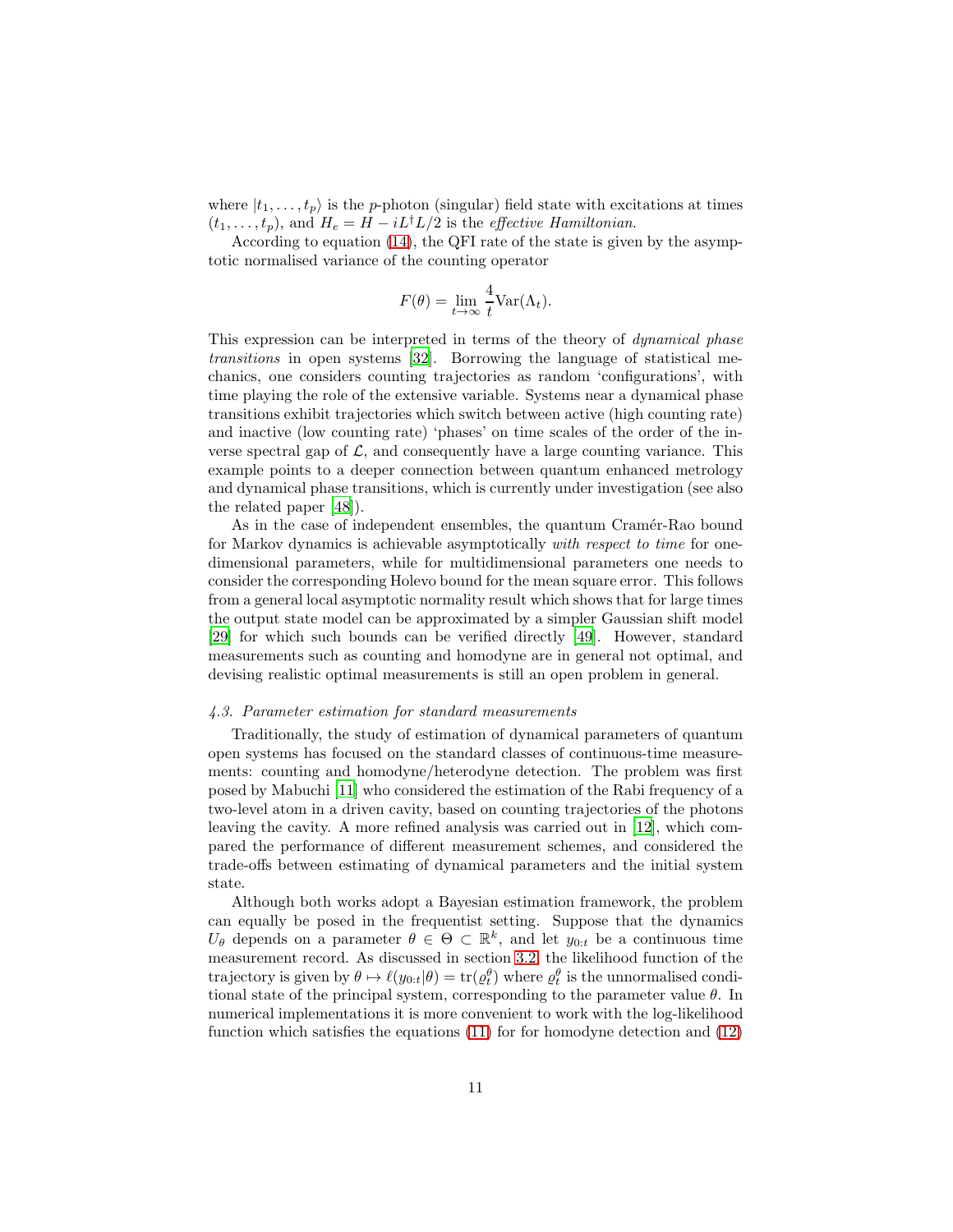for counting. To estimate  $\theta$  one can use several likelihood-based methods such as the maximum likelihood estimator (ML) in the frequentist framework,

$$
\hat{\theta}_{\mathrm{ML}} = \arg \max_{\theta \in \Theta} \log \ell(y_{0:t}|\theta).
$$

and the posterior mean (PM) and maximum aposteriori (MAP) estimator in Bayesian statistics. To define the latter we will assume that  $\theta$  is drawn randomly from a prior distribution  $f(d\theta) = f(\theta)d\theta$  over the parameter space  $\Theta$ . According to the Bayes rule, the *posterior* distribution of  $\theta$  is given by:

$$
f(\theta|y_{0:t}) = \frac{\ell(y_{0:T}|\theta)f(\theta)}{\int_{\Theta} \ell(y_{0:T}|\theta')f(d\theta')}.
$$

Using the posterior distribution one can construct credible intervals (error bars) and the point estimators mentioned above

$$
\hat{\theta}_{\text{PM}} = \int_{\Theta} \theta f(\theta | y_{0:t}) d\theta, \qquad \hat{\theta}_{\text{MAP}} = \arg \max_{\theta \in \Theta} f(\theta | y_{0:t}).
$$

The Bayesian estimation setup has been studied in [\[14](#page-21-4)], which derives the equations of the log-likelihood function, and provides a Monte-Carlo method for estimating the classical Fisher information of the continuous-measurement. A more detailed analysis of the homodyne measurement case is carried out in [\[15\]](#page-21-5). Using asymptotic normality results [\[50](#page-23-9)] for time integrated statistics (see also [\[33,](#page-22-6) [51\]](#page-23-10)), the authors investigate the classical Fisher information of the integrated homodyne current  $W_{o,t}^{Q/P}$  as well as the additional information contained in the two-time correlation statistics

$$
C_{k,t}^{(2)} = \int_{0 \leq u
$$

where  $k$  is a kernel function. Similarly, for counting measurements one can consider the total number of counts statistic  $\Lambda_{o,t}$  [\[33\]](#page-22-6); this satisfies the Central Limit Theorem

$$
\frac{1}{\sqrt{t}}(\Lambda_{o,t} - t\mu^{\theta}) \xrightarrow{t \to \infty} N(0, V^{\theta})
$$

where  $\mu^{\theta} = \text{Tr}(\rho_{ss}^{\theta} L^{\theta \dagger} L^{\theta})$  is the counting rate, and the convergence holds in law to the centered, normal distribution with variance

$$
V^{\theta} = \text{Tr} \left[ \rho_{ss}^{\theta} (L^{\theta \dagger} L^{\theta} + 2L^{\theta \dagger} A^{\theta} L^{\theta}) \right],
$$

where  $A^{\theta} = \mathcal{L}_{\theta}^{-1} (L^{\theta \dagger} L^{\theta} - \text{Tr} [\rho_{ss}^{\theta} L^{\theta \dagger} L^{\theta}] I).$  From this, one can compute the asymptotic classical Fisher information of the total counts statistics as the Gaussian signal to noise ratio

$$
I_c(\theta) = \frac{(\mu^{\theta})^2}{V^{\theta}}, \qquad \mu^{\theta} = \frac{d\mu^{\theta}}{d\theta}.
$$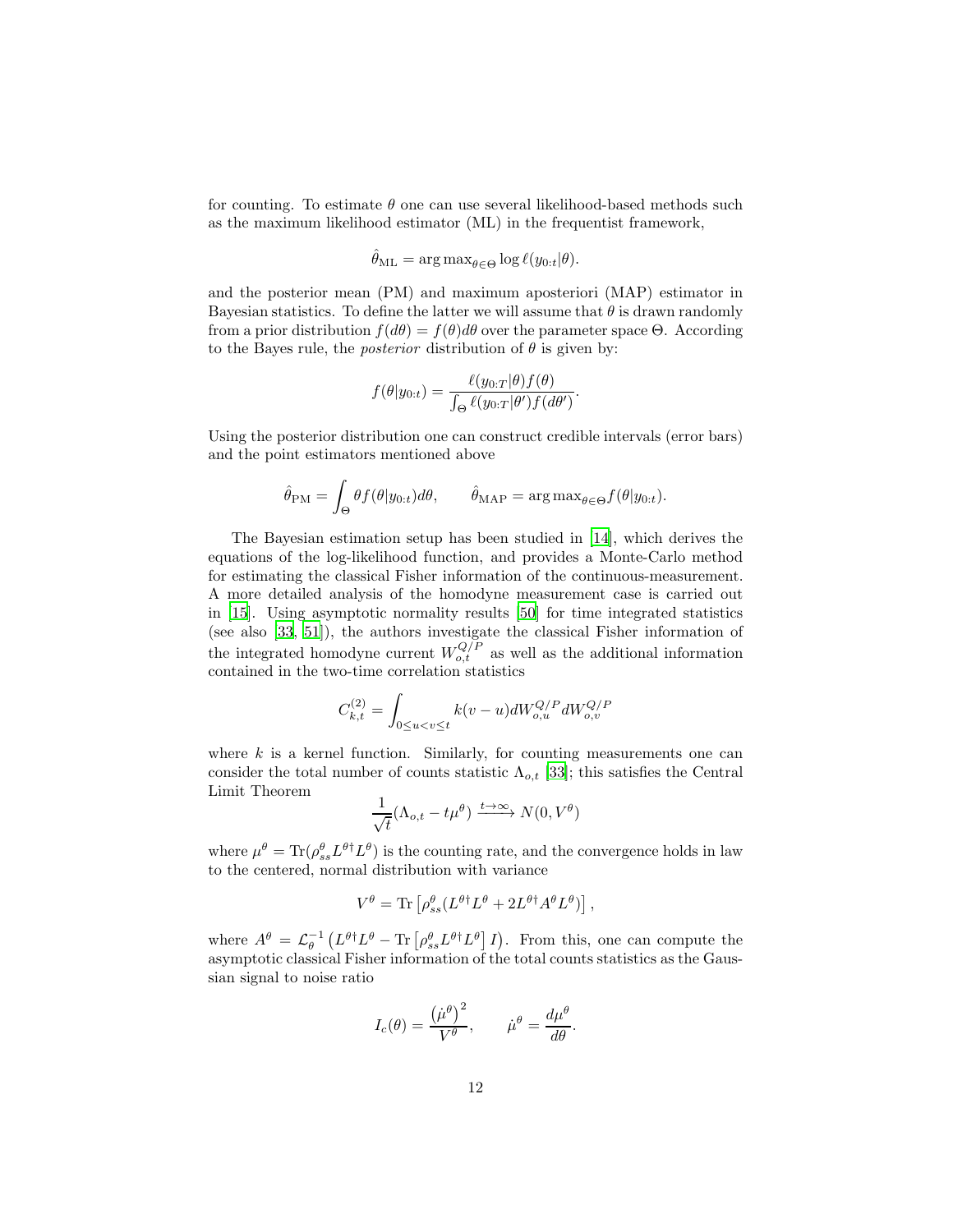Such 'linear' statistics are straightforward to compute, and in specific models can be a viable alternative to the general methods described above, as the latter tend to be computationally expensive, especially for multi-dimensional estimation problems. Other Bayesian methods such as approximate Bayesian computation (ABC) [\[52](#page-23-11)] can be used without the need to explicitly compute the likelihood [\[34\]](#page-22-7). Here the general idea is that the experimental data is compared repeatedly with simulation data (generated for random parameter values), according to certain statistically meaningful distances. The parameters for which the synthetic data is 'close' to the real data are retained to build an approximation of the posterior distribution.

So far we have assumed that our measurement data is obtained exclusively by monitoring the environment. However, depending on the experimental setup, it may be possible to perform an additional final measurement  $M$  on the system after the trajectory  $y_{0:t}$  has been generated. At this point the system's state is given by the filter  $\rho_{c,t}^{\theta}$  computed in equations [\(4\)](#page-5-1), and [\(5\)](#page-5-2) and the maximum amount of information that can be extracted is the QFI of the conditional state, denoted  $F_s(\theta|y_{0:t})$ . The corresponding Cramér-Rao bound (for one-dimensional parameters) can be written as [\[53,](#page-23-12) [54\]](#page-23-13)

$$
\text{Var}(\hat{\theta}) \ge \frac{1}{I_{o,t} + \mathbb{E}F_s(\theta|Y_{0:t})}
$$

where  $I_{o,t}$  is the classical Fisher information of the output, and the second term is the expected QFI of the conditional system state. The usefulness of the last step depends strongly on the output measurement. If the latter achieves the QFI rate [\(16\)](#page-9-0) then the final measurement can at most add a sub-linear contribution to the total Fisher information [\[29](#page-22-2)]. On the other hand, for certain models, the continuous measurement may provide no information while the conditional state does. The scheme was also shown to be useful in achieving Heisenberg scaling in a quantum magnetometry problem [\[53](#page-23-12)].

## <span id="page-12-0"></span>5. Quantum system identification

Quantum parameter estimation is essentially based on the assumption that one knows in advance everything about the system, for example from first principles modelling, except for the values of a few unknown parameters, which will be determined by a parameter estimation procedure.

In the problem of quantum system identification for continuously-observed quantum systems, not much is known about the system beyond that it can be described by a QSDE of the form [\(1\)](#page-3-1) and that it can be observed continuously. That is, the system is essentially a black box and therefore quantum system identification is in essence a blackbox modeling procedure.

The aim in quantum system identification is to build and validate a model for the unknown system based on the continuously observed data. As in stochastic modelling and system identification for classical systems [\[19](#page-21-9)], the procedure typically proceeds in the following stages: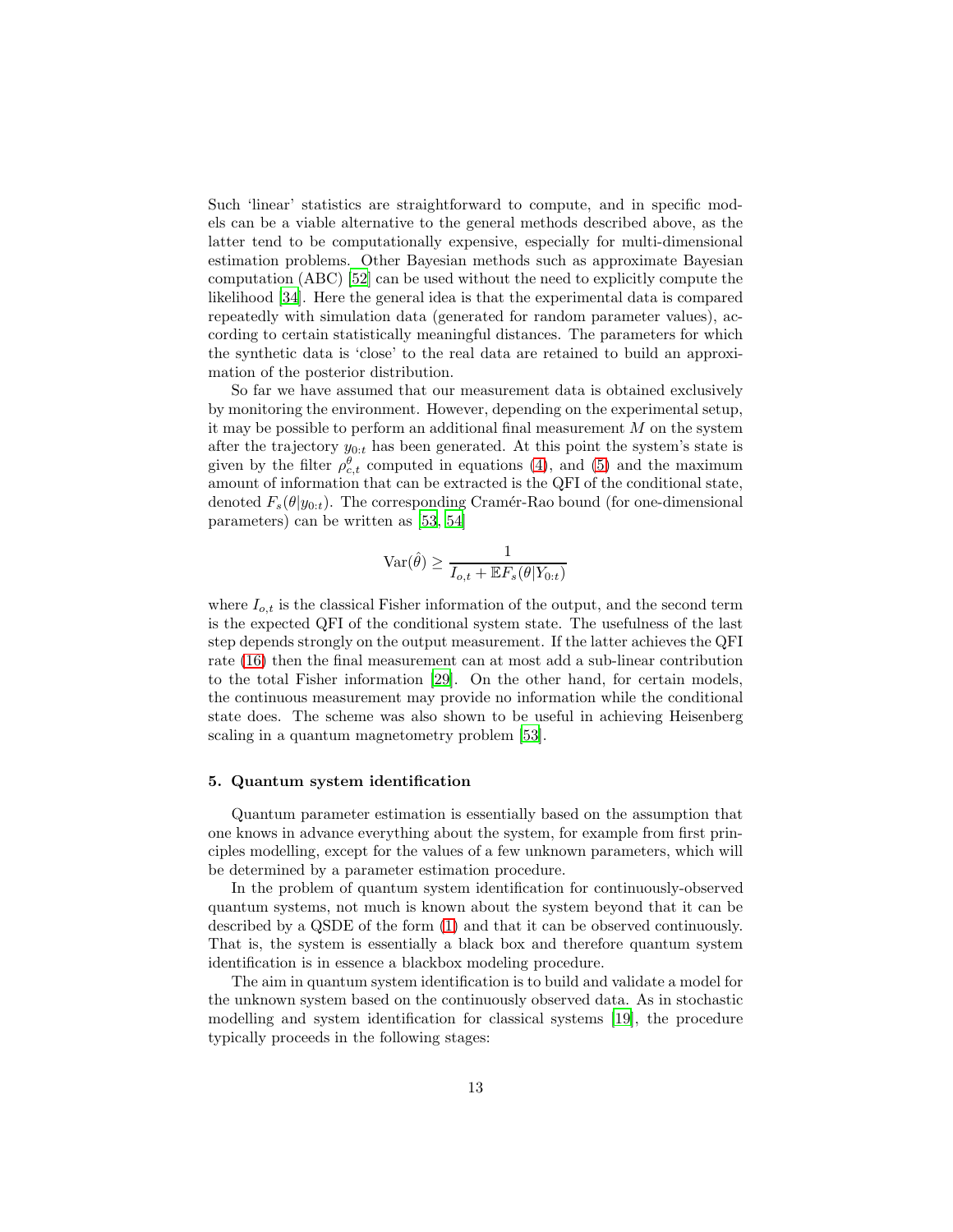- 1. A candidate model is proposed. The system will have a candidate Hilbert space and is interacting with a traveling field via the QSDE [\(1\)](#page-3-1).
- 2. Some assumptions are made on the structure of the QSDE, for instance assumptions about the forms of the operators  $S, L$  and  $H$ .
- 3. Continuous-observation data is collected from the system. Part of the record is used for estimating the parameters of the candidate model (Step 4 below) while another part of the record is used to validate the model (Step 5 below)
- 4. A quantum parameter estimation procedure is developed to estimate the  $S, L$  and  $H$  parameters of the model
- 5. Validation of the model is performed to assess if it can adequately model previously unseen observation data

Below we discuss the quantum system identification problem for both nonlinear and linear ergodic input output systems.

## <span id="page-13-1"></span>5.1. Quantum system identification of ergodic quantum I/O systems

Here we describe the results of the quantum system identification theory for ergodic quantum I/O systems developed in Gut $\tilde{a}$  and Kiukas [\[29](#page-22-2)].

Consider a finite dimensional, ergodic quantum I/O system with dynamical parameters  $D = (H, L)$  and unique, full rank stationary state  $\rho_{ss}^D$ . As we are interested in the long time identification theory, we will assume that the dynamics is stationary, which is equivalent to the principal system starting in the stationary state. Note that for other initial states it may be possible to acquire information about parameters which are not identifiable in the stationary regime. However, it can be shown [\[29\]](#page-22-2) that the associated Fisher information does not scale linearly with time and therefore the parameters cannot be estimated at standard precision scaling.

The stationary output state at time  $t$  is

$$
\rho_{o,t}^D = \text{tr}_{\mathcal{H}_s}(U_t^D \rho_{ss}^D \otimes |0_{\text{f}}\rangle\langle 0_{\text{f}}|U_t^D{}^{\dagger}),
$$

where  $\mathcal{H}_s$  is the Hilbert space of the principal system. Two I/O systems with parameters  $D = (H, L)$  and  $D' = (H', L')$  are called *output equivalent* if their stationary output states are the same, i.e.  $\rho_{o,t}^D = \rho_{o,t}^{D'}$ , for all times t. In [\[29\]](#page-22-2) it was shown that two systems are equivalent if and only if their parameters are related by the action of the cartesian product of a real translation group and the projective unitary group described by the following transformations[1](#page-13-0)

- (HS) Shifting the Hamiltonian by a real number  $r(H, L) \rightarrow (H + rI, L)$ .
- (UC) Unitary conjugation,  $(H, L) \rightarrow (W^{\dagger} H W, W^{\dagger} L W)$  for any unitary operator W on the principal system.

<span id="page-13-0"></span><sup>&</sup>lt;sup>1</sup>We note that [\[29\]](#page-22-2) treats the more general case of multiple input-output channels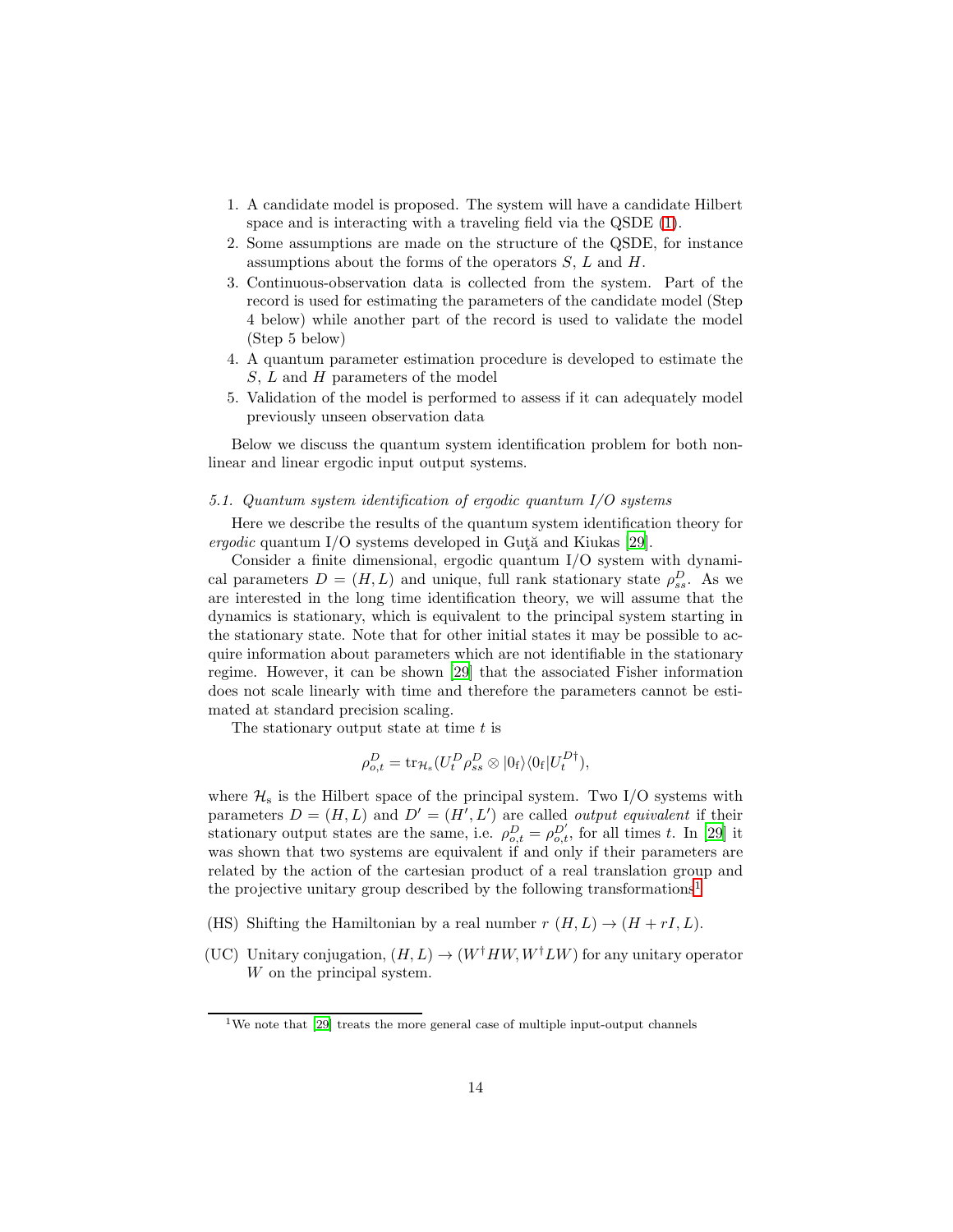More precisely, the group  $G = \mathbb{R} \times U(d)$  acts on the space of parameters

$$
\mathcal{D}_{erg} = \{ D = (H, L) : U^D \text{ is ergodic } \} \subset M_{sa}(\mathbb{C}^d) \times M(\mathbb{C}^D)
$$

where  $M_{sa}(\mathbb{C}^d)$  denotes the space of selfadjoint matrices, and the orbits of this action are the equivalence classes of undistinguishable parameters. Along such orbits the QFI rate [\(16\)](#page-9-0) is equal to zero, which means that phase and unitary conjugation parameters cannot be estimated at standard rate even if the systems were started in a non-stationary state. The *identifiable* parameters are then described by the quotient space of equivalence classes  $P := \mathcal{D}_{erg}/G$ . Thanks to the fact that the group action is free, the quotient has a smooth manifold structure and the QFI rate [\(16\)](#page-9-0) induces a non-degenerate Riemannian metric on P.

## <span id="page-14-0"></span>5.2. Quantum system identification of linear quantum systems

Linear quantum systems are a special class of quantum  $I/O$  systems that can be viewed as the quantum analogue of continuous-time classical linear stochastic systems; for a detailed introduction, see [\[25\]](#page-21-15). They model a wide range of linear quantum devices in quantum optics, optomechanics and superconducting circuits, which are of interest for continuous-variable quantum information processing with Gaussian states, linear quantum signal processing and sensing. These include devices such as optical and microwave cavities, parametric amplifiers, linear quantum memories and gravitational wave interferometers; see [\[25,](#page-21-15) Chapters 1 and 6] and the references therein.

A linear quantum system represents a collection of single-mode quantum harmonic oscillators that are mutually coupled by a quadratic Hamiltonian and the oscillators are also linearly coupled to an external traveling field. Let there be  $n$  oscillators with the position and momentum operators collected in the column vector  $x = (q_1, p_1, \ldots, q_n, p_n)^T$ . The Hamiltonian of the system takes the form  $H = \frac{1}{2}x^T R x$ , where R is a real symmetric  $2n \times 2n$  matrix. The coupling operator takes the form  $\tilde{L} = Kx$  for some complex row vector K of length n. The travelling field will be taken to be in a coherent state  $|f\rangle$ or more general Gaussian states, where  $f$  is a complex square-integrable amplitude function  $(\int_0^\infty |f(\tau)|^2 d\tau < \infty)$  given by  $f(t) = f_R(t) + i f_I(t)$ , where  $f_R$  and  $f_I$  are real-valued functions. For simplicity, we will only discuss the case with  $S = I$ . The time evolution of the vector x is given by the vector  $X_t = (j_t(q_1), j_t(p_1), \ldots, j_t(q_n), j_t(p_n))^T$ , which satisfies the linear QSDE:

<span id="page-14-1"></span>
$$
dX_t = AX_t dt + B(\tilde{f}(t)dt + dW_t), X_0 = x
$$
  
\n
$$
dW_{o,t} = CX_t dt + \tilde{f}(t)dt + dW_t, W_{o,0} = 0,
$$
\n(17)

where  $\tilde{f}(t) = (f_R(t), f_I(t))^{\top}$ ,  $W_t = (W_t^Q, W_t^P)^{\top}$ ,  $W_{o,t} = (W_{o,t}^Q, W_{o,t}^P)^{\top}$ . Unlike classical linear stochastic systems, quantum mechanics imposes a constraint on the  $A, B, C$  matrices of linear quantum systems, known as the *physical realiz-*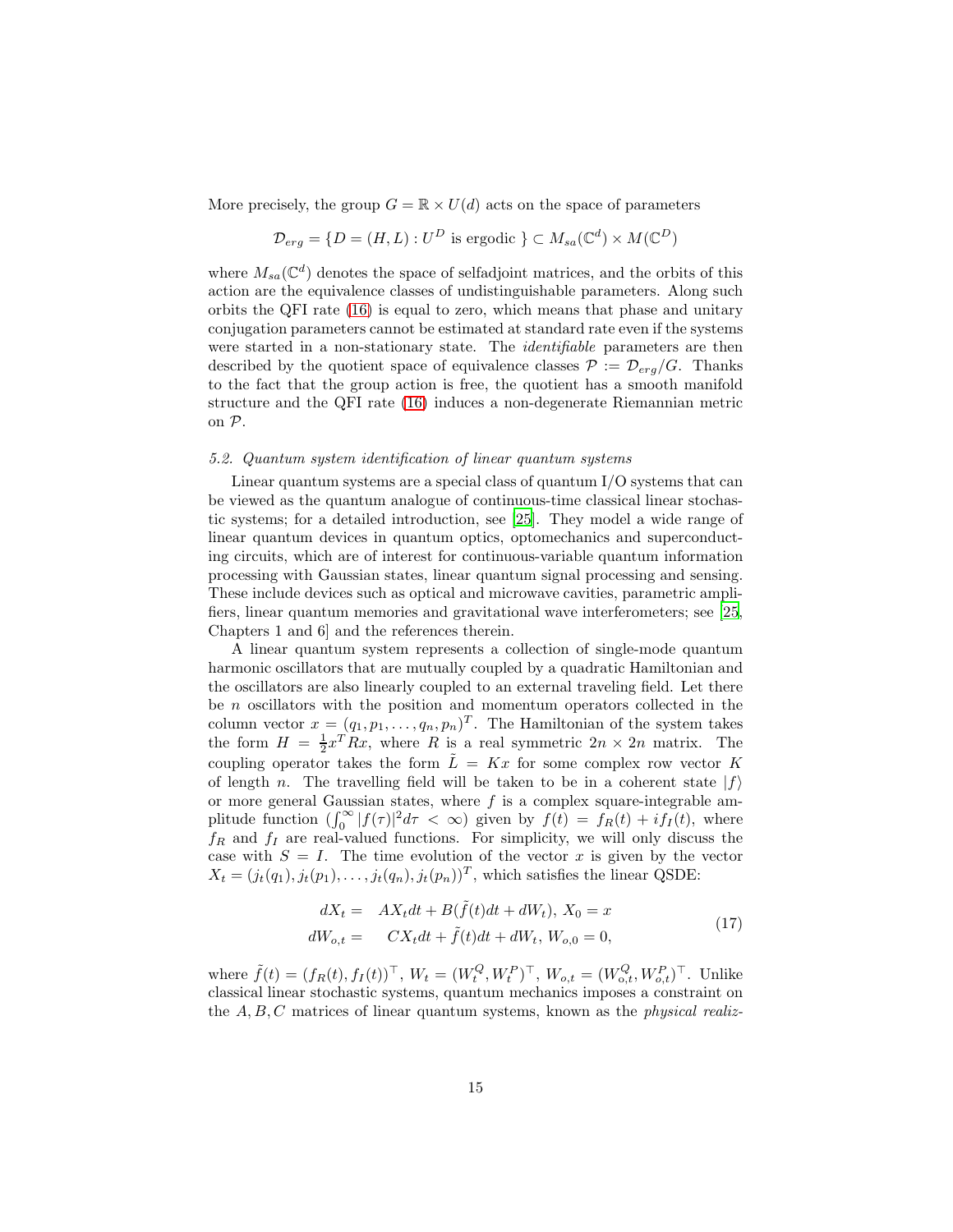ability constraints [\[25\]](#page-21-15):

<span id="page-15-1"></span>
$$
A\mathbb{J}_n + \mathbb{J}_n A^{\top} + B\mathbb{J} B^{\top} = 0,
$$
  

$$
\mathbb{J}_n C^{\top} + B\mathbb{J} = 0,
$$
 (18)

where  $\mathbb{J} = \begin{bmatrix} 0 & 1 \\ -1 & 0 \end{bmatrix}$  and  $\mathbb{J}_n = I_n \otimes \mathbb{J}$ .

Consider the case of asymptotically stable linear quantum systems where the A matrix is Hurwitz (all its eigenvalues lie in the left half plane). In the Laplace domain, the input and output fields are related by

$$
\widetilde{W}_{o,s} = \Xi(s)\widetilde{W}_s
$$

where

$$
\Xi(s) = C(sI - A)^{-1}B + I.
$$

is the *transfer function* and  $\widetilde{Y}_s = \int_{0-}^{\infty} e^{-st} dY_t$  is the Laplace transform of the process Y . In an asymptotic setting, this means that if the input is prepared in a state of the frequency mode  $\omega$ , with mean m then the output will be a of the same mode with mean  $m' = \Xi(-i\omega)m$ . Therefore by probing the systems with time-dependent inputs (e.g. coherent signals) and measuring the corresponding outputs, we obtain information about the transfer function  $\Xi(s)$ , and implicitly about the system parameters  $H, K$ . The system identification problem in the time-dependent input setting is twofold [\[24,](#page-21-14) [26\]](#page-21-16): firstly to characterise which systems are equivalent, i.e. have the same transfer, and secondly how to estimate the identifiable parameters.

The first question can be answered by appealing to the notion of minimal realisation. For a given transfer function  $\Xi(s)$ , a linear quantum system  $G =$  $(A, B, C)$  is said to be a realization of  $\Xi(s)$  if  $C(sI - A)^{-1}B + I = \Xi(s)$  and it is said to be a minimal realization if there is no other linear quantum system with fewer oscillators that realize the same transfer function. In [\[26](#page-21-16)], generalizing a result of [\[24](#page-21-14)] for the special case of passive linear quantum systems, it was shown that if two minimal linear quantum systems  $G_1 = (A_1, B_1, C_1, I)$  and  $G_2 = (A_2, B_2, C_2, I)$  have the same transfer function  $\Xi$  then they have the same dimension and there exists a *symplectic* matrix  $V$  such that

<span id="page-15-0"></span>
$$
A_2 = VA_1V^{-1}, B_2 = VB_1 \text{ and } C_2 = C_1V^{-1}.
$$
 (19)

This means that the identifiable parameters form the quotient of the space of (stable, minimal) system matrices  $G$  by the action [\(19\)](#page-15-0) of the symplectic group.

We now consider a second, time-independent system identification setting analysed in [\[26,](#page-21-16) [28\]](#page-22-1), which is closer in spirit to the non-linear system identification problem of section [5.1.](#page-13-1) In this case, the input field is prepared in a stationary zero-mean pure Gaussian state (quantum noise) with (symmetrized) covariance matrix Γ

$$
\frac{1}{2} \langle (dW_t dW_t^\top + (dW_t dW_t)^\top) \rangle = \Gamma dt.
$$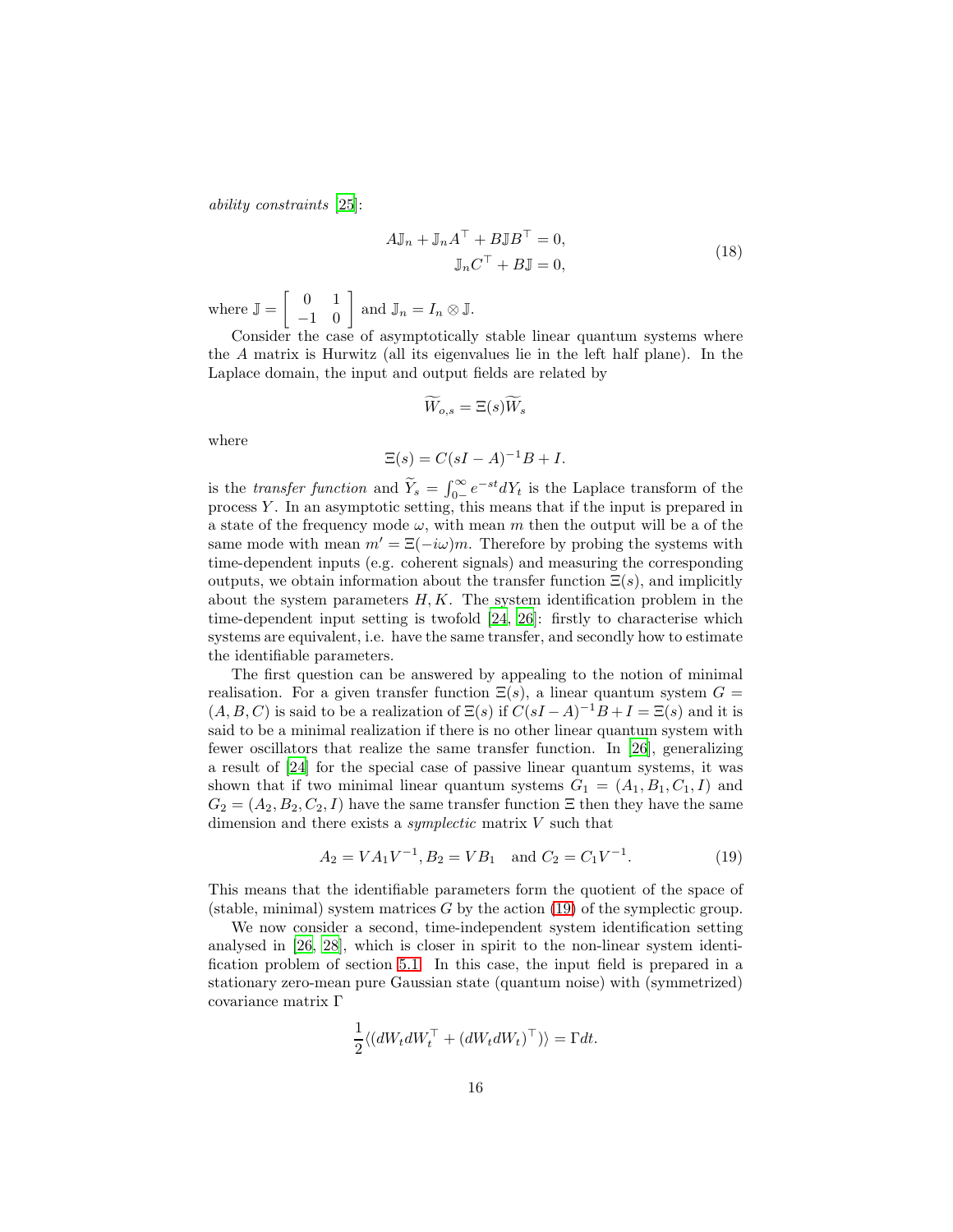In this case the output  $W<sub>o</sub>$  is a stationary Gaussian processes and is completely characterised by it covariance or power spectrum. The SISO case was treated in [\[26\]](#page-21-16) while the general multiple input-multiple output (MIMO) case was given in [\[28\]](#page-22-1). For a given linear quantum system G, the output power spectrum  $\Phi(i\omega)$ of  $W<sub>o</sub>$  is defined as

$$
\Phi(i\omega) = \Xi_G(i\omega)^{\#} \Gamma \Xi_G(i\omega)^{\top}, \ \omega \in \mathbb{R},
$$

where  $\Xi_G$  is the transfer function of G. For a given input covariance Γ, a linear quantum system  $G$  is said to be *globally minimal* if there is no linear quantum system  $G'$  with a smaller number of oscillators that has the same power spectrum. For the class of systems with  $D = I$ , global minimality is equivalent to minimality, and two globally minimal systems have the same transfer function. In this case it follows that the equivalence class of globally minimum linear quantum systems are those related by a symplectic similarity transformation. That is, if  $G_1 = (A_1, B_1, C_1, I)$  and  $G_2 = (A_2, B_2, C_2, I)$  are globally minimal with the same power spectrum, there is symplectic matrix  $V$  such that  $A_2 =$  $VA_1V^{-1}$ ,  $A_2 = VA_1V^{-1}$  and  $C_2 = C_1V^{-1}$ .

There is a subtlety when one considers the case where D is symplectic and not a priori fixed to some value (like  $D = I$ ). In this case, two globally minimal systems need not have the same transfer function. To see this, suppose that the input field is in the vacuum state. Then the systems  $G = (A, B, C, D)$  and  $G' =$  $G = (A, BO, C, DO)$  have the same output power spectrum for any orthogonalsymplectic matrix  $O \neq I$  (that is O is both symplectic and orthogonal) but they will not have the same transfer function. Indeed  $\Xi_{G'} = \Xi_G O$ . To force two globally minimal systems to have the same transfer function we require that the input covariance matrix  $\Gamma$  should satisfy the condition that  $V \Gamma V^{\top} = \Gamma \Rightarrow$  $V = I$ . When this condition on Γ is satisfied then again the equivalence class of globally minimal linear quaatum systems with the same output power spectrum is equal to the equivalence class of minimal linear quantum systems with the same transfer function. Note that when  $D$  is unknown, the condition imposed on  $\Gamma$  implies that the vacuum input should not be used as it does not satisfy this condition.

Given that the equivalence class of minimal linear quantum systems that have the same transfer function or output power spectrum are those whose system matrices are related by a symplectic similarity transformation, we need to generalize the notion of physical realizability to allow this additional degree of freedom. The physical realizability constraints can be generalized to be (again for the case where  $D = I_2$ :

<span id="page-16-0"></span>
$$
AZ + ZA^{\top} + B\mathbb{J}B^{\top} = 0,
$$
  

$$
ZC^{\top} + B\mathbb{J} = 0,
$$
 (20)

for some real invertible skew-symmetric  $2n \times 2n$  matrix Z. Such a matrix Z can be decomposed as  $Z = V \mathbb{J}_n V^\top$  for some symplectic matrix V. This means that if a system  $G = (A, B, C, I)$  satisfies the generalized physical realizability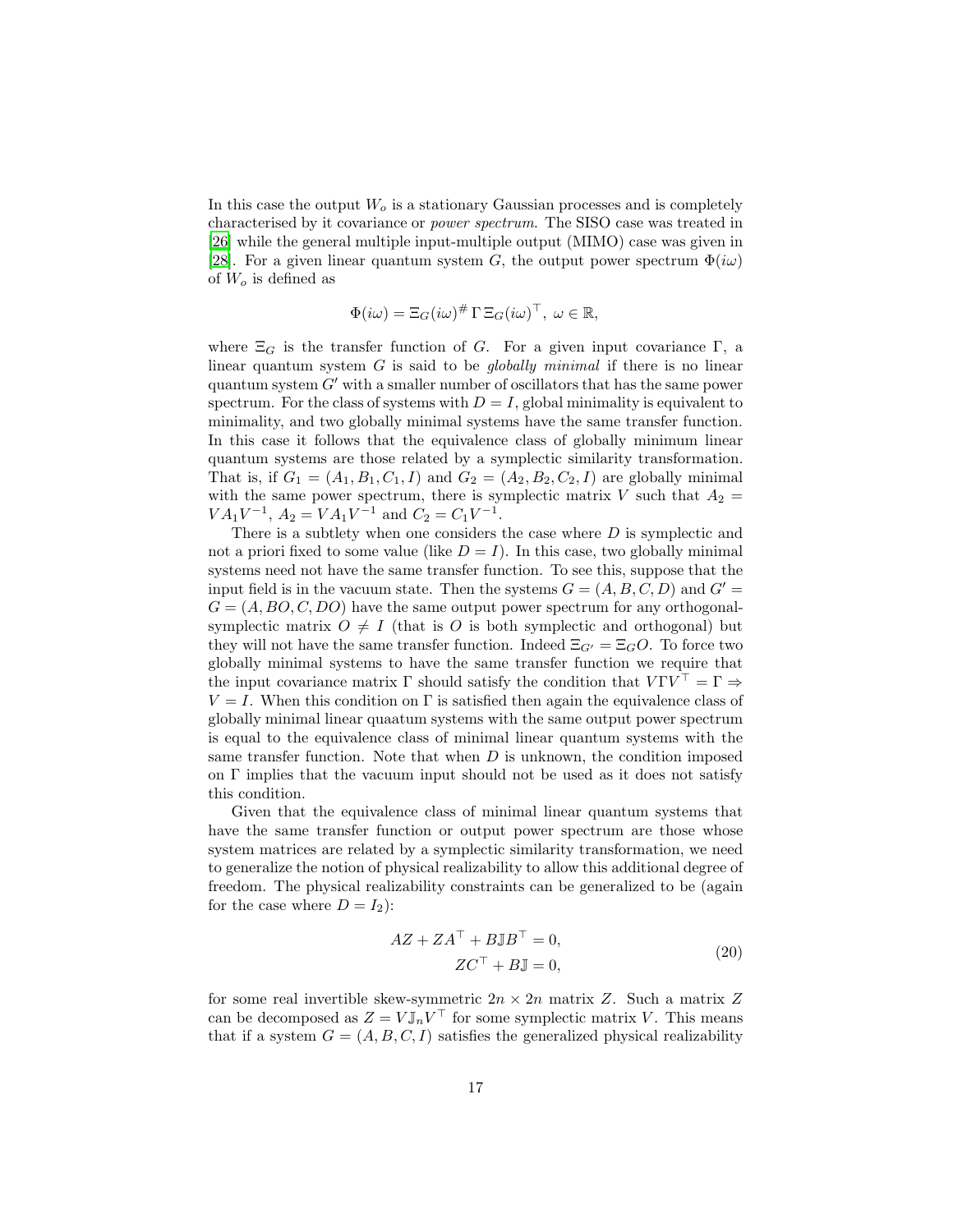constraint [\(20\)](#page-16-0) then  $G' = (V^{-1}AV, V^{-1}B, CV, I)$  satisfies the original physical realizability constraint [\(18\)](#page-15-1). The actual physically meaningful system is  $G'$  but if a system  $G$  is found that satisfies [\(20\)](#page-16-0) then a physical realization of  $G$  is given by  $G'$  via the symplectic transformation given above. The utility of  $(20)$  is that due to the additional degree of freedom Z, given a transfer function of a linear quantum system it is easier to first determine a system satisfying [\(20\)](#page-16-0) having this transfer function; see [\[55\]](#page-24-0). This system can then be converted to a physical system satisfying [\(18\)](#page-15-1).

### 5.3. Empirical methods for quantum system identification

The results discussed in sections [5.1](#page-13-1) and [5.2](#page-14-0) are foundational results for quantum system identification of ergodic quantum I/O systems and linear quantum systems, as they give precise statements about what can be extracted about the black-box model when one knows the output field state of an ergodic quantum I/O system or the transfer function or output power spectrum of a linear quantum system. From a practical perspective, however, one cannot have access to any of the latter ideal quantities. The only information that can be gained about the quantum  $I/O$  systems in practice is through performing measurements on the output field, in particular continuous measurements. What this means is that the information required to perform quantum system identification, whether it is the output field state, transfer function or output power spectrum of a linear quantum system, must be estimated from performing measurements on the quantum system to be identified. Thus empirical methods to construct these estimates from measurement data is crucial for the actual practice of quantum system identification of continuously observed quantum I/O systems.

There are important differences that separate system identification for classical input-output systems and their quantum counterpart. This is primarily due to constraints enforced by quantum mechanics in that not all observables are compatible and can be measured simultaneously. For instance, in [\(17\)](#page-14-1), the two components of  $W<sub>o</sub>$  in a linear quantum system cannot be simultaneously measured. On the other hand, if [\(17\)](#page-14-1) were the equations for a classical linear stochastic system then there is no restriction on simultaenously measuring all elements of  $W<sub>o</sub>$ . As a consequence, methods for system identification of classical linear stochastic systems based on data from simultaneous measurements of all accessible outputs cannot be applied to linear quantum systems and new approaches are required.

A step towards developing empirical methods for quantum I/O systems was proposed in [\[56\]](#page-24-1) for asymptotically stable linear quantum systems  $G =$  $(A, B, C, D)$  when D is known. The work considers linear quantum systems driven by a time-varying coherent input field  $|f\rangle$  and information is extracted by measuring the amplitude or phase quadrature of the output field of the system.

The starting point is that under continuous measurement of one of the quadratures at steady state, the evolution of the conditional expectation of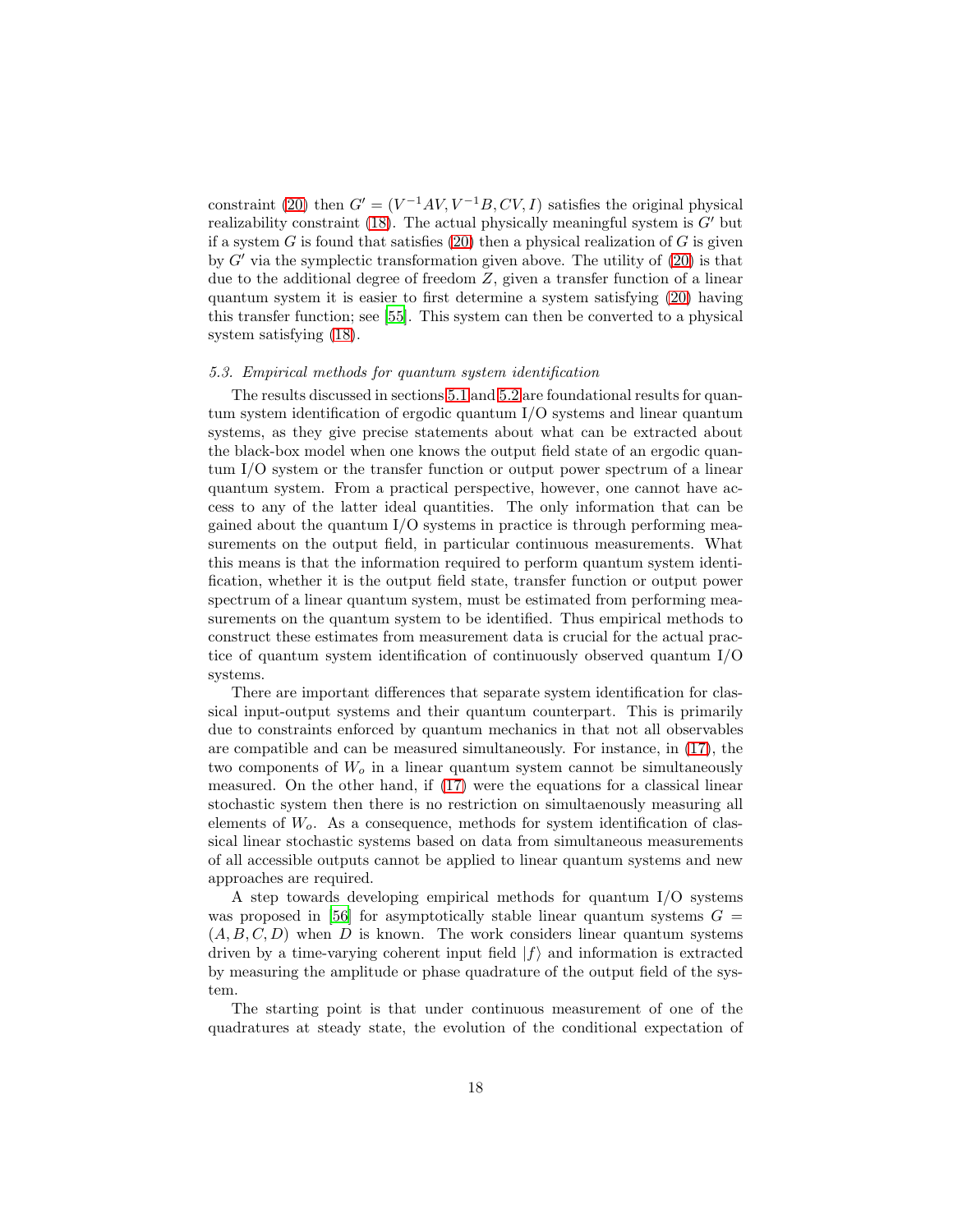$X_t$  given the observation  $Y_{0:t}$  up to time t is given by the quantum Kalman filtering equation:

$$
d\hat{X}_t = A\hat{X}_t dt + B\tilde{f}_t dt + L_m (dY_t - C_m \hat{X}_t dt - D_m \tilde{f}_t dt),
$$
\n(21)

where  $\hat{X}_t = (\pi(q_1), \pi(p_1), \dots, \pi(q_n), \pi(p_n))^T$  and  $L_m$  is the steady-state quantum Kalman filter gain given by,

$$
L_m = Q_m C_m^{\top} + BD_m^{\top},
$$

where  $Q_m = Q_m^{\top} \geq 0$  satisfies the algebraic Riccati equation :

$$
AQ_m + Q_m A^{\top} + BB^{\top} - (Q_m C_q^{\top} + BD_q^{\top})(D_m D_m^{\top})^{-1}(Q_m C_m^{\top} + BD_m^{\top})^{\top} = 0.
$$

The matrices  $C_m$  and  $D_m$  are determined from C and D by the type of measurement that is being performed. For measurement of  $W_o^Q$ ,  $C_m$  and  $D_m$  would be the the first row of C and D, respectively, while for measurement of  $W^F_o$ they would be the second row of the latter matrices.

Consider the classical linear stochastic system:

<span id="page-18-0"></span>
$$
dz_t = Az_t dt + B\tilde{f}_t dt + L_m d\nu_t,
$$
  
\n
$$
dY_t = C_m z_t dt + D_m(\tilde{f}_t dt + d\nu_t),
$$
\n(22)

where  $\nu_t$  is a standard Wiener process. The system above is the so-called innovation form for the linear stochastic system,

$$
dx_t = Ax_t dt + B(\tilde{f}_t dt + dw_t),
$$
  

$$
dY_t = C_m z_t dt + D_m(\tilde{f}_t dt + dw_t),
$$

where  $w_t$  is a standard Wiener process.

Many important system identification algorithms to determine the matrices  $A, B, C<sub>m</sub>$  of a classical linear systems have been developed for the innovation form [\(22\)](#page-18-0), including subspace identification algorithms [\[57,](#page-24-2) [58\]](#page-24-3). Since the innovation form coincides with the steady-state quantum Kalman filter for a corresponding linear quantum system under continuous-measurement of  $Y$ , an obvious approach to identify the system matrices of a linear quantum system is to exploit existing classical system identification algorithms. However, there are two issues that need to be addressed with this approach:

- 1. The system matrices A and B identified by the algorithms will in general not satisfy the physical realizability constraints required of a linear quantum system. The constraints also require that  $C_m$  must satisfy  $ZC_m^{\top} = B \mathbb{J} D_m^{\top}$  for some invertible skew-symmetric matrix Z.
- 2. The algorithm only identifies  $C_m$  (corresponding to the choice of measurement) rather than the full matrix C.

The second issue can in fact be resolved as follows. Suppose that B and  $C_m$  have been identified such that  $ZC_m^{\top} = B \mathbb{J}D_m^{\top}$  for some invertible skewsymmetric matrix  $Z$ . Then, given that  $D$  is known, from the physical realizability constraint  $ZC^{\top} = B\overline{\mathbb{J}}D^{\top}$ , the other row of C besides  $C_m$ , which we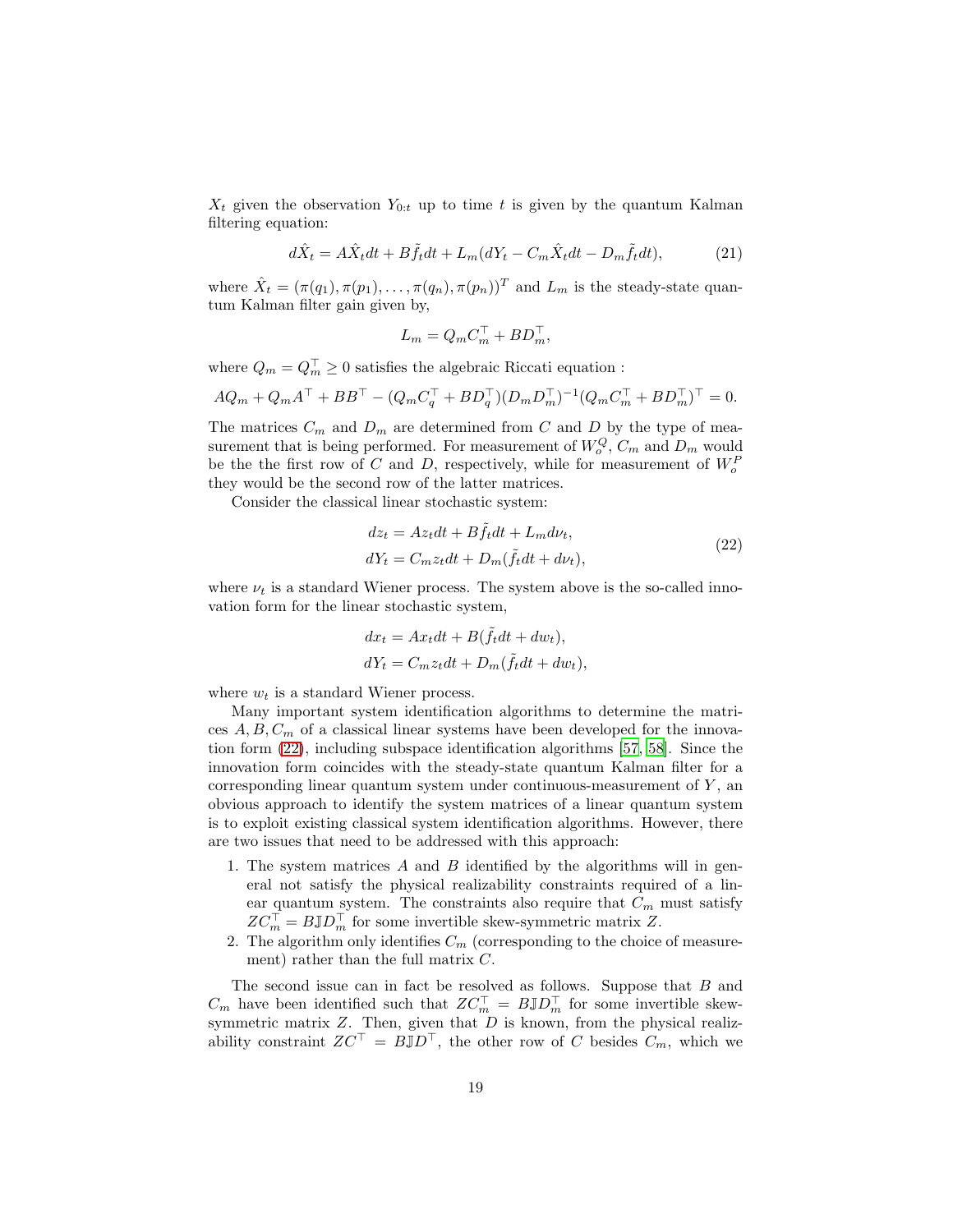denote by  $C_{m'}$ , can be recovered as  $C_{m'} = (Z^{-1}B \mathbb{J}D_{m'}^{\top})^{\top}$ . Here  $D_{m'}$  denotes the other row of D besides  $D_m$ . Thus, in fact, resolving issue 1 also resolves issue 2. To address issue 1, [\[56\]](#page-24-1) proposes a two-step procedure:

- 1. Fix a choice of n (the dimension n is typically not known a priori). Use a classical system identification algorithm to identify system matrices  $A, B, C<sub>m</sub>$  of the corresponding dimension from the data. These matrices need not satisfy the physical realizability constraints.
- 2. Execute a second optimization algorithm to determine another set of system matrices  $\overline{A}$ ,  $\overline{B}$ ,  $\overline{C}_m$  that do satisfy the physical realizability constraints and are also close to the original estimate  $\hat{A}, \hat{B}, \hat{C}_m$  according to some suitable cost function. The optimization algorithm can use  $\hat{A}, \hat{B}, \hat{C}_m$  as the starting point or initial guess.

In [\[56\]](#page-24-1), the above two-step procedure was considered using subspace identification to compute  $\hat{A}, \hat{B}, \hat{C}_m$  based on the measurement data  $y_{0:T}$  (over some fixed finite time interval  $[0, T]$ ). Both output amplitude and phase quadrature measurements were considered. The elements of  $\tilde{f}$  were chosen to be independent pseudo-random binary sequences (PRBS) for persistency of excitation [\[19\]](#page-21-9). The matrices  $\overline{A}$ ,  $\overline{B}$ ,  $\overline{C}_m$  were determined by minimizing the cost function  $M(A, B, C_m) = \frac{1}{2}(\|A - \hat{A}\|^2 + \|B - \hat{B}\|^2 + \|C_m - \hat{C}_m\|^2)$  over all triplets of system matrices  $(A, B, C_m)$  satisfying the physical realizability constraints. It was shown that this optimization problem can be reformulated as a rank constrained LMI problem, by adopting an approach from [\[59\]](#page-24-4). Numerical experiments reported in [\[56\]](#page-24-1) indicate that this approach can succeed in identifying a physically realizable linear quantum system from the measurement data  $y_{0:T}$ . However, due to the noise  $\nu_t$  in the system, the quality of the approximation depends on the amplitude of the PRBS signal used as input to the system, with higher amplitudes giving a better fitting model according to a normalized mean square error criterion. For the examples considered therein, the approach was also able to select the correct unknown model order  $n$  based on the Akaike final predic-tion error (FPE) criterion [\[19\]](#page-21-9), when models with different values of  $n$  are fitted to the same measurement data.

#### <span id="page-19-0"></span>6. Conclusion and outlook

This review covers some of the recent developments in parameter estimation and system identification for quantum input-output systems, with an emphasis on mathematical theory and statistical methodology. A first set of results dealt with statistical properties of the output process at the 'quantum level', such as the structure of the space of identifiable parameters and the expression of the QFI [\[30,](#page-22-3) [29,](#page-22-2) [33\]](#page-22-6). These results give general bounds on the estimation accuracy for arbitrary measurements; together with the local asymptotic normality theory of [\[29](#page-22-2), [33\]](#page-22-6) they indicate that a complete asymptotic theory can be developed similarly to that of state estimation, including a Markovian version of the Holevo bound and the existence of optimal estimators with asymptotically normal errors. A second set of results deals with the likelihood theory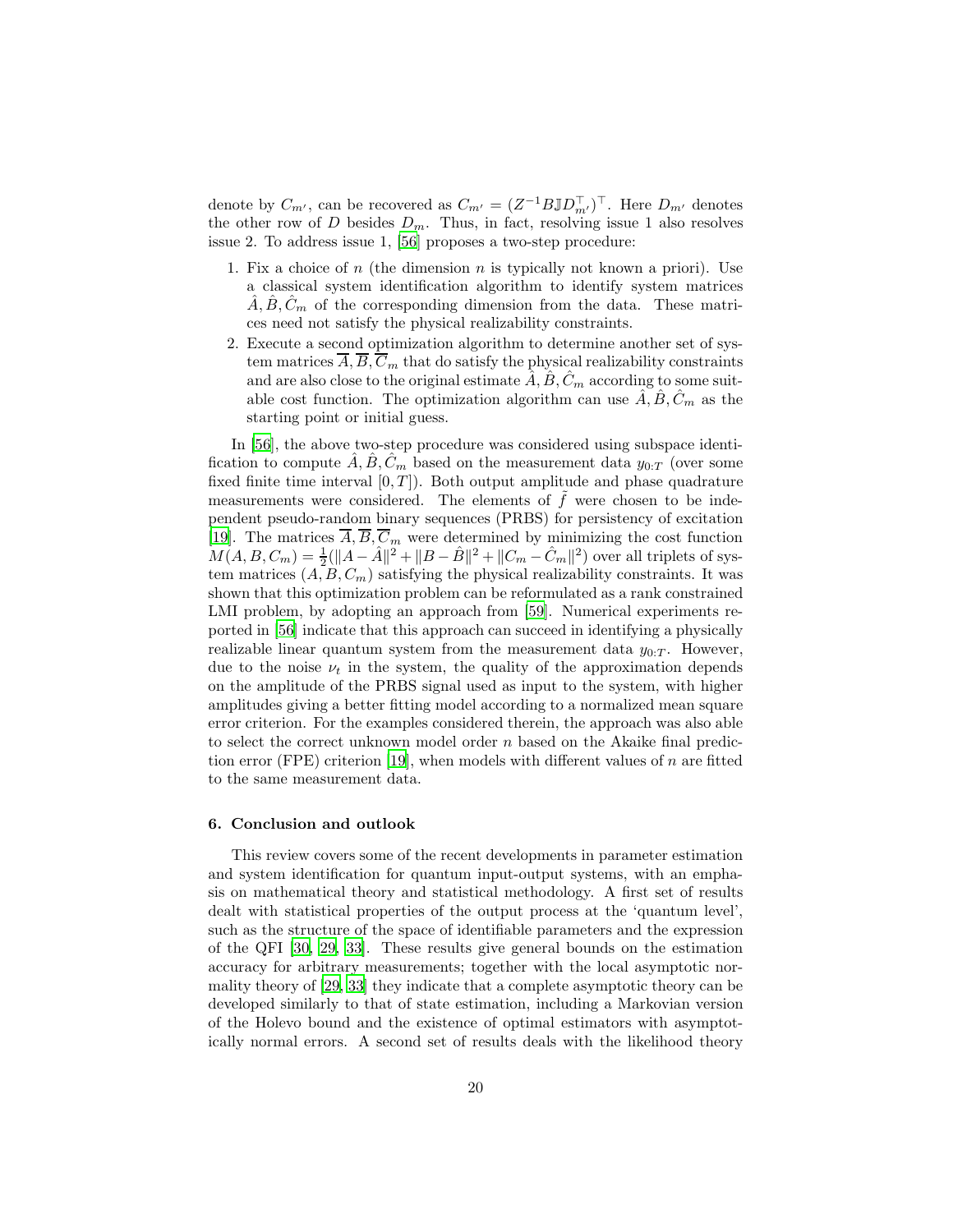for 'standard measurements' (counting, homodyne, heterodyne) and the statistical analysis of various estimation methods from simple linear estimators to more the more informative but computationally expensive maximum likelihood [\[14,](#page-21-4) [15\]](#page-21-5). Generally, such measurements are not optimal, and a theoretical understanding of their properties is still lacking. An interesting, and little explored area is that between the 'quantum level' and the 'standard measurements', for instance understanding the effectiveness of adaptive measurements [\[12](#page-21-2)], the use of quantum networks and feedback control techniques [\[36\]](#page-22-9) to enlarge the class of accessible measurements and improve estimation accuracy. A second direction is towards more realistic models including un-monitored channels, non-vacuum inputs, non-Markovian dynamics. A third topic of interest concerns the overlap between dynamical phase transitions and estimation, with potential application in high precision metrology [\[32\]](#page-22-5).

Empirical methods for construction of a black-box quantum I/O model from continuous-measurement data, including estimation of the model parameters, are crucial for applications involving unknown quantum  $I/O$  systems but they are still lacking beyond the preliminary study in [\[56\]](#page-24-1). Thus the development of empirical methods for linear and non-linear systems will be an important future research direction in quantum system identification.

## References

- <span id="page-20-0"></span>[1] C. W. Gardiner, P. Zoller, Quantum Noise: A Handbook of Markovian and Non-Markovian Quantum Stochastic Methods with Applications to Quantum Optics, 3rd Edition, Springer-Verlag, Berlin and New York, 2004.
- <span id="page-20-1"></span>[2] H. M. Wiseman, G. J. Milburn, Quantum Measurement and Control, Cambridge University Press, 2010.
- <span id="page-20-2"></span>[3] J. Combes, J. Kerckhoff, M. Sarovar, The SLH framework for modeling quantum input-output networks, Adv. Phys. X 2 (784) (2017).
- <span id="page-20-3"></span>[4] V. B. Braginsky, Y. I. Vorontsov, K. S. Thorne, Quantum nondemolition measurements, Science 209 (1980) 547–557.
- <span id="page-20-4"></span>[5] V. P. Belavkin, Nondemolition principle of quantum measurement theory, Found. Phys. 24 (1994) 685–714.
- <span id="page-20-5"></span>[6] A. Lupascu, et al., Quantum non-demolition measurement of a superconducting two-level system, Nat. Phys. 3 (2007) 119–123.
- <span id="page-20-6"></span>[7] H. J. Carmichael, H.J. Carmichael, An Open Systems Approach to Quantum Optics, (Springer-Verlag, Berlin, 1993.
- <span id="page-20-7"></span>[8] J. Dalibard, Y. Castin, K. Mølmer, Wave-function approach to dissipative processes in quantum optics, Phys. Rev. Lett. 68 (1992) 580–583.
- <span id="page-20-8"></span>[9] H. M. Wiseman, G. J. Milburn, Quantum theory of field-quadrature measurements, Phys. Rev. A 47 (1993) 642–662.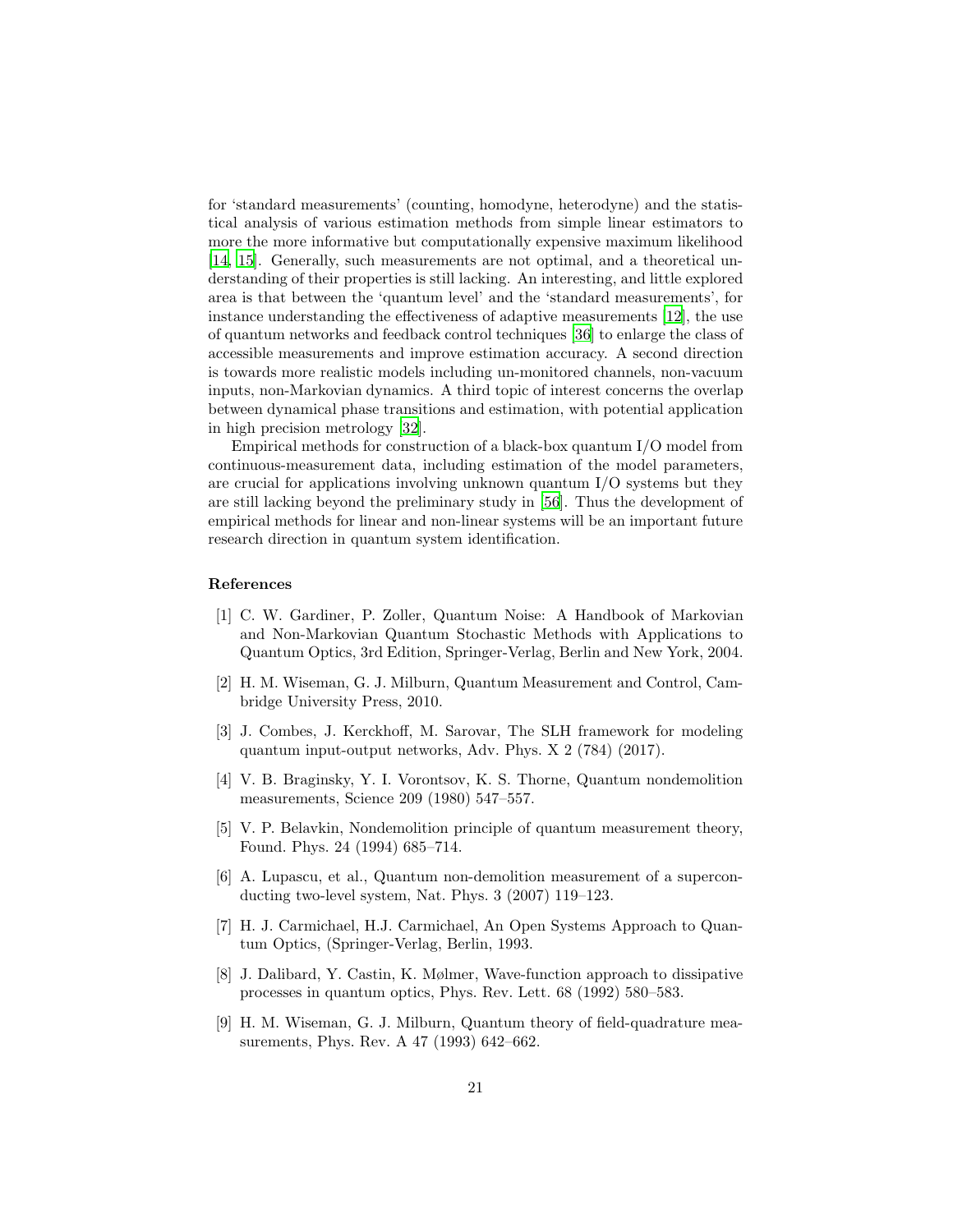- <span id="page-21-0"></span>[10] L. Bouten, R. van Handel, M. R. James, An introduction to quantum filtering, SIAM J. Control Optim. 46 (2007) 2199–2241.
- <span id="page-21-1"></span>[11] H. Mabuchi, Dynamical identification of open quantum systems, Quantum Semiclass. Opt. 8 (1996) 1103.
- <span id="page-21-2"></span>[12] J. Gambetta, H. M. Wiseman, State and dynamical parameter estimation for open quantum systems, Phys. Rev. A 64 (2001) 042105.
- <span id="page-21-3"></span>[13] B. Chase, J. M. Geremia, State and dynamical parameter estimation for open quantum systems, Phys. Rev. A 79 (2009) 022314.
- <span id="page-21-4"></span>[14] S. Gammelmark, K. Mölmer, Bayesian parameter inference from continuously monitored quantum systems, Phys. Rev. A 87 (2013) 032115.
- <span id="page-21-5"></span>[15] A. H. Kiilerich, K. Mølmer, Bayesian parameter estimation by continuous homodyne detection, Phys. Rev. A 94 (2016) 032103.
- <span id="page-21-6"></span>[16] F. Verstraete, A. C. Doherty, H. Mabuchi, Sensitivity optimization in quantum parameter estimation, Phys. Rev. A 64 (2001) 032111.
- <span id="page-21-7"></span>[17] M. Tsang, H. M. Wiseman, C. Caves, Fundamental quantum limit to waveform estimation, Phys. Rev. Lett. 106 (2011) 090401.
- <span id="page-21-8"></span>[18] M. Tsang, Time-symmetric quantum theory of smoothing, Phys. Rev. Lett. 102 (2009) 250403.
- <span id="page-21-9"></span>[19] L. Ljung, System Identification: Theory for the User, 2nd Edition, Prentice-Hall, 1999.
- <span id="page-21-10"></span>[20] J. Fan, Q. Yao, Nonlinear Time Series: Nonparametric and Parametric Methods, Springer-Verlag, 2003.
- <span id="page-21-11"></span>[21] D. Burgarth, K. Yuasa, Quantum system identification, Phys. Rev. Lett. 108 (2012) 080502.
- <span id="page-21-12"></span>[22] J. Zhang, M. Sarovar, Identification of open quantum systems from observable time traces, Phys. Rev. A 91 (2015) 052121.
- <span id="page-21-13"></span>[23] A. Sone, P. Cappellaro, Hamiltonian identifiability assisted by a singleprobe measurement, Phys. Rev. A 95 (2017) 022335.
- <span id="page-21-14"></span>[24] M. Guta, N. Yamamoto, System identification for passive linear quantum systems, IEEE Trans. Automat. Contr. 61 (4) (2016) 921–936.
- <span id="page-21-15"></span>[25] H. I. Nurdin, N. Yamamoto, Linear Dynamical Quantum Systems: Analysis, Synthesis, and Control, Springer, Cham: Switzerland, 2017.
- <span id="page-21-16"></span>[26] M. Levitt, M. Guta, Identification of single-input–single-output quantum linear systems, Phys. Rev. A 95 (2017) 033825.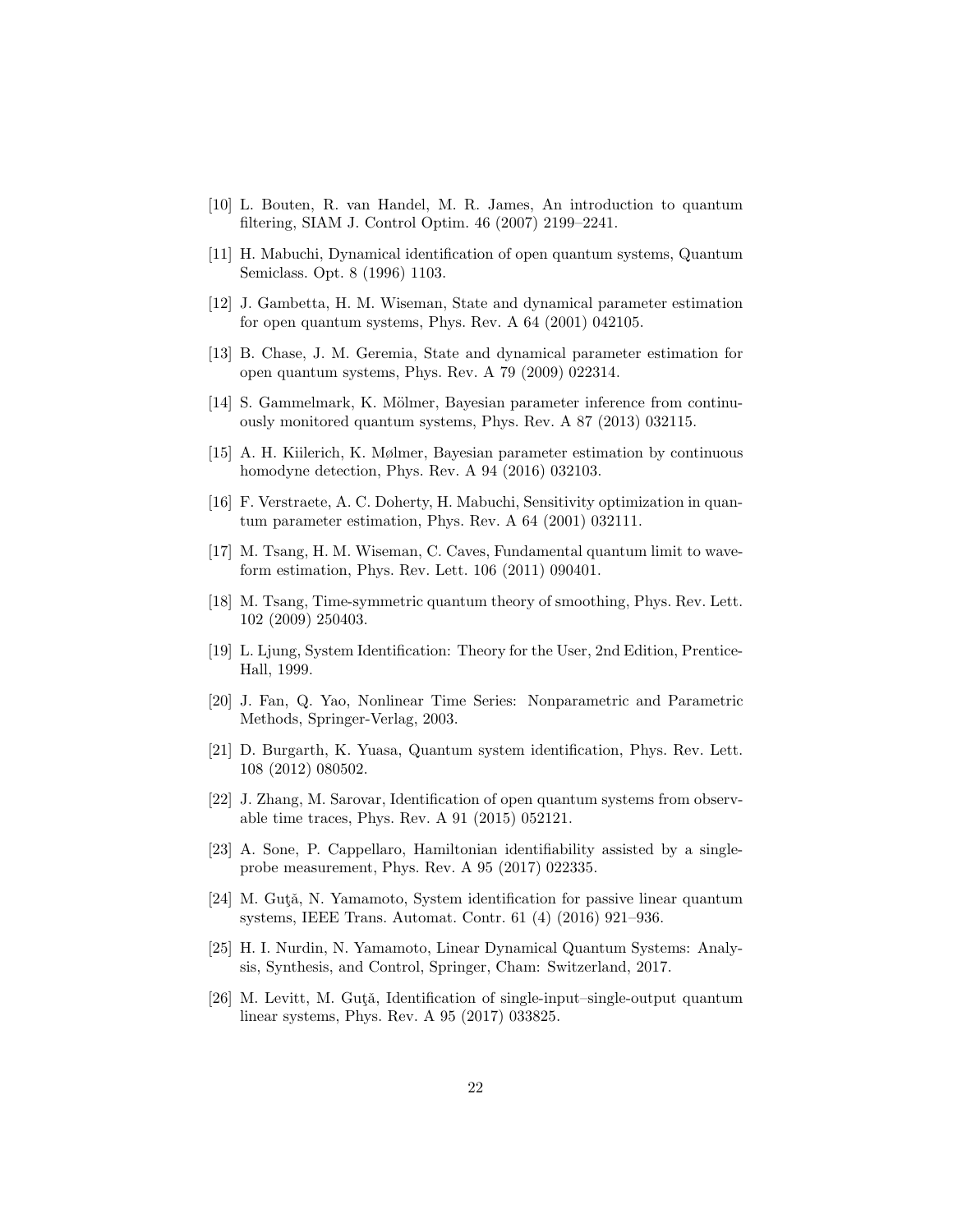- <span id="page-22-0"></span>[27] J. E. Gough, M. R. James, H. I. Nurdin, Squeezing components in linear quantum feedback networks, Phys. Rev. A 81 (2010) 023804–1– 023804–15.
- <span id="page-22-1"></span>[28] M. Levitt, M. Gutǎ, H. I. Nurdin, Power spectrum identification for quantum linear systems, Automatica 90 (2018) 255–262.
- <span id="page-22-2"></span>[29] M. Gutǎ, J. Kiukas, Information geometry and local asymptotic normality for multi-parameter estimation of quantum markov dynamics, J. Math. Phys. 58 (052201) (2017) 052201.
- <span id="page-22-3"></span>[30] S. Gammelmark, K. Mølmer, Fisher information and the quantum cramérrao sensitivity limit of continuous measurements, Phys. Rev. Lett. 112 (2014) 170401.
- <span id="page-22-4"></span>[31] J. P. Garrahan, I. Lesanovsky, Thermodynamics of quantum jump trajectories, Physical Review Letters 104 (2010).
- <span id="page-22-5"></span>[32] K. Macieszczak, M. Gută, I. Lesanovsky, J. P. Garrahan, Dynamical phase transitions as a resource for quantum enhanced metrology, Physical Review A 93 (2) (Feb 2016).
- <span id="page-22-6"></span>[33] C. Catana, L. Bouten, M. Guta, Fisher informations and local asymptotic normality for continuous-time quantum markov processes, Journal of Physics A: Mathematical and Theoretical 48 (2015) 365301.
- <span id="page-22-7"></span>[34] C. Catana, T. Kypraios, M. Gută, Maximum likelihood versus likelihoodfree quantum system identification in the atom maser, Journal of Physics A: Mathematical and Theoretical 47 (2014) 415302.
- <span id="page-22-8"></span>[35] R. L. Hudson, K. R. Parthasarathy, Quantum Ito's formula and stochastic evolution, Commun. Math. Phys. 93 (1984) 301–323.
- <span id="page-22-9"></span>[36] J. Gough, M. R. James, The series product and its application to quantum feedforward and feedback networks, IEEE Trans. Automat. Control 54 (11) (2009) 2530–2544.
- <span id="page-22-10"></span>[37] A. Barchielli, M. Gregoratti, Quantum continuous measurements: The stochastic Schrödinger equations and the spectrum of the output, Quantum Measurements and Quantum Metrology (2013) 34–56.
- <span id="page-22-11"></span>[38] A. S. Holevo, Probabilistic and Statistical Aspects of Quantum Theory, North Holland, Amsterdam, 1982.
- <span id="page-22-12"></span>[39] S. L. Braunstein, C. M. Caves, Statistical distance and the geometry of quantum states, Phys. Rev. Lett. 72 (22) (1994) 3439–3443.
- <span id="page-22-13"></span>[40] R. D. Gill, S. Massar, State estimation for large ensembles, Phys. Rev. A 61 (2000) 042312.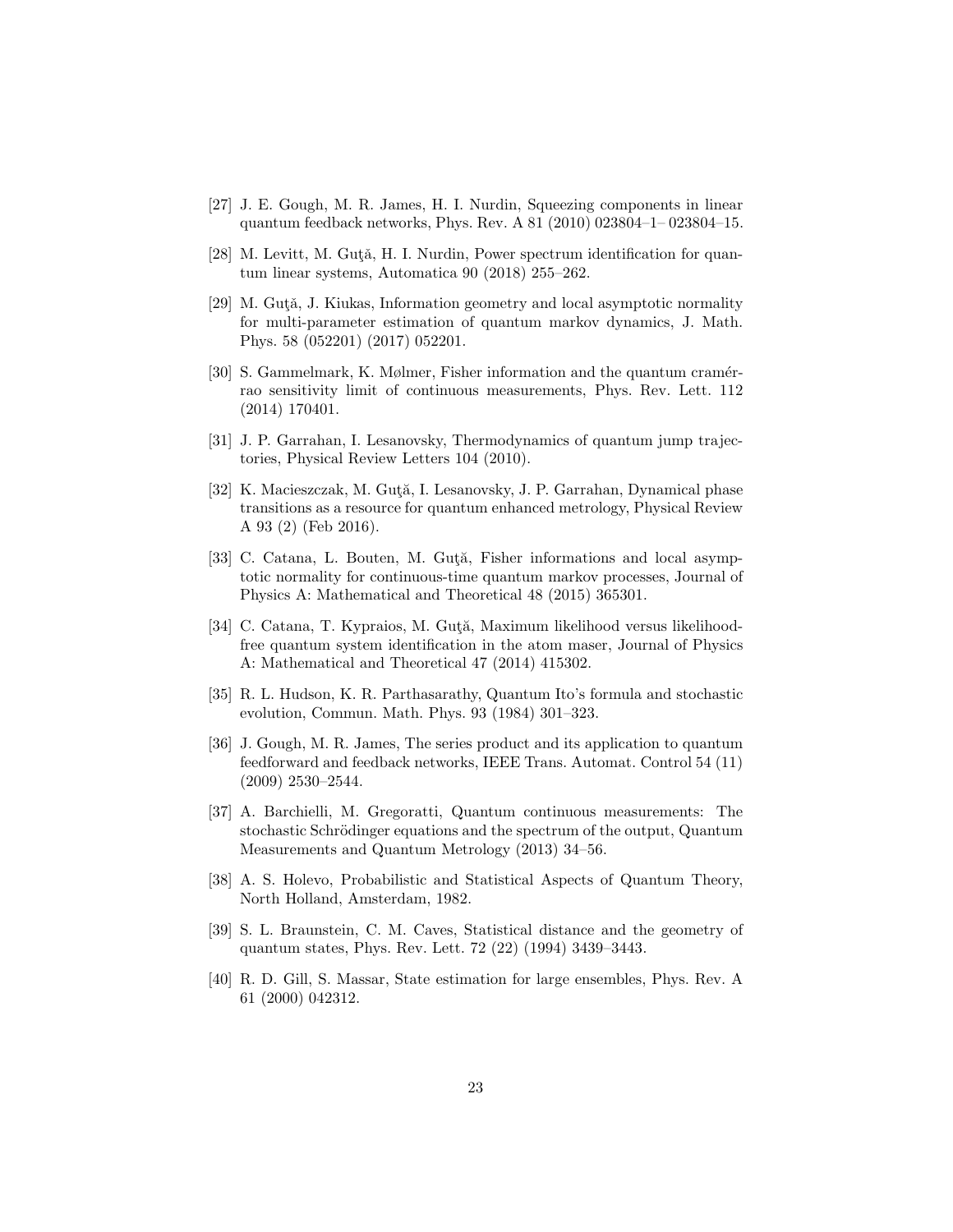- <span id="page-23-0"></span>[41] F. Albarelli, M. Tsang, A. Datta, Upper bounds on the holevo cramérrao bound for multiparameter quantum parametric and semiparametric estimation (2020). [arXiv:1911.11036](http://arxiv.org/abs/1911.11036).
- <span id="page-23-1"></span>[42] J. Kahn, M. Guta, Local asymptotic normality for finite dimensional quantum systems, Commun. Math. Phys. 289 (2009) 597–652.
- <span id="page-23-2"></span>[43] M. Guta, J. Kahn, Local asymptotic normality for qubit states, Phys. Rev. A 73 (2006) 052108.
- <span id="page-23-3"></span>[44] R. Demkowicz-Dobrzański, W. Górecki, M. Gută, Multi-parameter estimation beyond quantum fisher information, Journal of Physics A: Mathematical and Theoretical 53 (2020) 363001.
- <span id="page-23-4"></span>[45] F. Verstraete, J. I. Cirac, Continuous matrix product states for quantum fields, Phys. Rev. Lett. 104 (2010) 190405.
- <span id="page-23-5"></span>[46] M. Guta, Fisher information and asymptotic normality in system identification for quantum markov chains, Physical Review A 83 (Jun 2011).
- <span id="page-23-6"></span>[47] M. Guta, J. Kiukas, Equivalence classes and local asymptotic normality in system identification for quantum markov chains, Commun. Math. Phys. 335 (2015) 1397–1428.
- <span id="page-23-7"></span>[48] T. Ilias, D. Yang, S. F. Huelga, M. B. Plenio, Criticality enhanced quantum sensing via continuous measurement (2021). [arXiv:2108.06349](http://arxiv.org/abs/2108.06349).
- <span id="page-23-8"></span>[49] R. D. Gill, M. Guta, On asymptotic quantum statistical inference, in: From Probability to Statistics and Back: High-Dimensional Models and Processes – A Festschrift in Honor of Jon A. Wellner, Vol. 9 of IMS Collections, Institute of Mathematical Statistics, 2013, pp. 105–127.
- <span id="page-23-9"></span>[50] D. Burgarth, V. Giovannetti, A. N. Kato, K. Yuasa, Quantum estimation via sequential measurements, New Journal of Physics 17 (2015) 113055.
- <span id="page-23-10"></span>[51] M. van Horssen, M. Guta, Sanov and central limit theorems for output statistics of quantum markov chains, Journal of Mathematical Physics 56 (2015) 022109.
- <span id="page-23-11"></span>[52] J. Marin, P. Pudlo, C. Robert, R. Ryder, Approximate bayesian computational methods, Stat. Comput. 22 (2012) 1009–1020.
- <span id="page-23-12"></span>[53] F. Albarelli, M. A. C. Rossi, M. G. A. Paris, M. G. Genoni, Ultimate limits for quantum magnetometry via time-continuous measurements, New J. Phys. 19 (2017) 123011.
- <span id="page-23-13"></span>[54] C. Catana, M. Guta, Heisenberg versus standard scaling in quantum metrology with markov generated states and monitored environment, Phys. Rev. A 90 (2014) 012330.